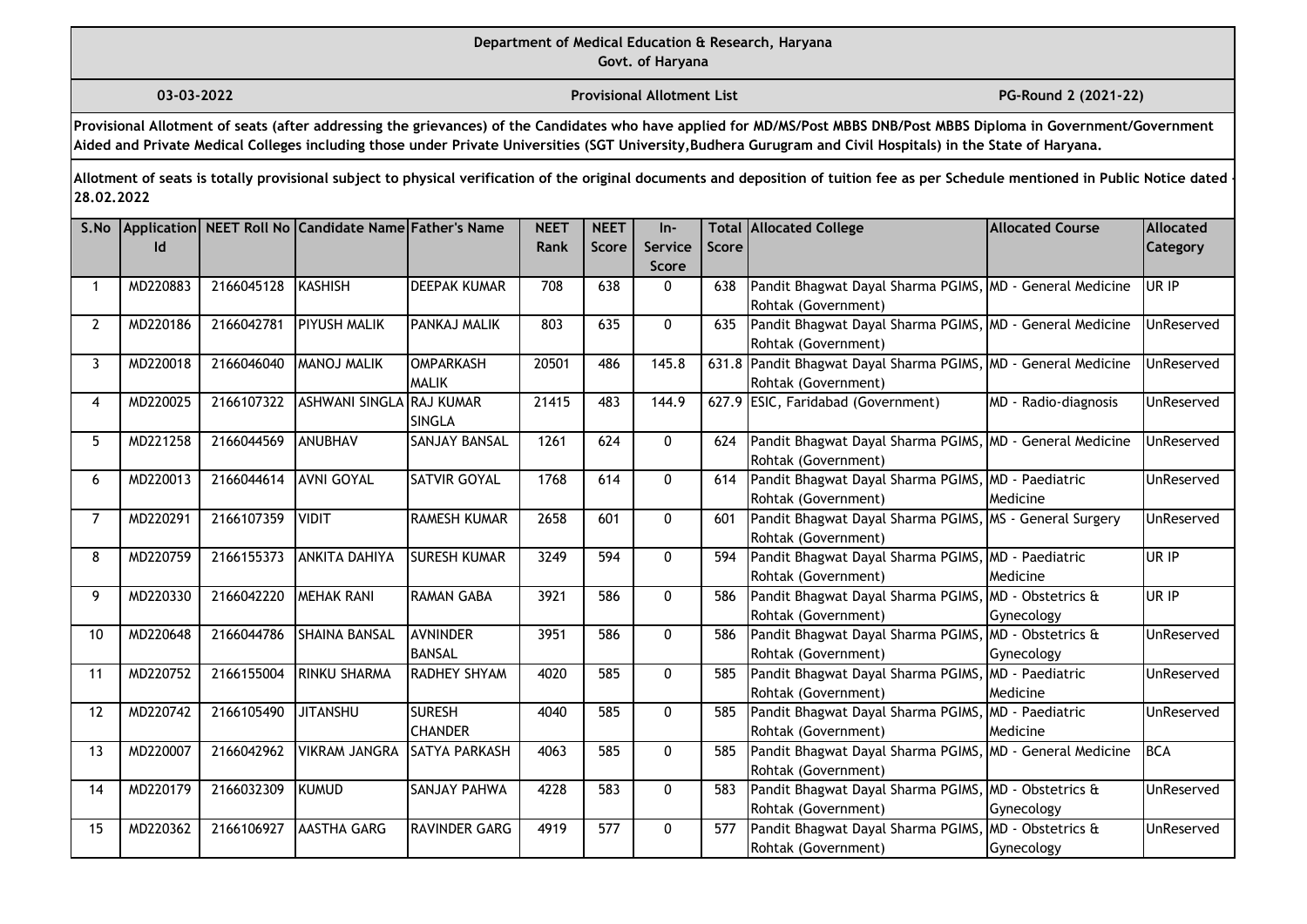**03-03-2022 Provisional Allotment List PG-Round 2 (2021-22)** 

**Provisional Allotment of seats (after addressing the grievances) of the Candidates who have applied for MD/MS/Post MBBS DNB/Post MBBS Diploma in Government/Government Aided and Private Medical Colleges including those under Private Universities (SGT University,Budhera Gurugram and Civil Hospitals) in the State of Haryana.**

| S.No | Id       |            | Application NEET Roll No Candidate Name Father's Name |                                                    | <b>NEET</b><br>Rank | <b>NEET</b><br><b>Score</b> | $In-$<br>Service<br><b>Score</b> | Score | <b>Total Allocated College</b>                                               | <b>Allocated Course</b>                      | Allocated<br><b>Category</b> |
|------|----------|------------|-------------------------------------------------------|----------------------------------------------------|---------------------|-----------------------------|----------------------------------|-------|------------------------------------------------------------------------------|----------------------------------------------|------------------------------|
| 16   | MD220421 | 2166043064 | <b>ANSHU KHATRI</b>                                   | <b>UMED SINGH</b><br>KHATRI                        | 5186                | 574                         | $\Omega$                         | 574   | Pandit Bhagwat Dayal Sharma PGIMS, MS - Ophthalmology<br>Rohtak (Government) |                                              | UnReserved                   |
| 17   | MD220109 | 2166042235 | ANUJ KAMBOJ                                           | <b>ROSHAN LAL</b>                                  | 32680               | 440                         | 132                              | 572   | Civil Hospital, Panchkula                                                    | Post MBBS Diploma -<br>Radiodiagnosis        | UnReserved                   |
| 18   | MD220669 | 2166042894 | <b>DEEPENDER</b>                                      | RAMESH CHAND                                       | 5528                | 571                         | $\mathbf{0}$                     | 571   | Pandit Bhagwat Dayal Sharma PGIMS<br>Rohtak (Government)                     | MD - Paediatric<br>Medicine                  | EWS                          |
| 19   | MD221329 | 2166044321 | <b>PEEYUSH</b><br><b>SHARMA</b>                       | <b>PAWAN SHARMA</b>                                | 33696               | 436                         | 130.8                            |       | 566.8 ESIC, Faridabad (Government)                                           | MD - Paediatric<br>Medicine                  | UnReserved                   |
| 20   | MD220827 | 2166043542 | <b>ABHISHEK</b>                                       | <b>LAXMAN DASS</b>                                 | 6122                | 566                         | 0                                | 566   | ESIC, Faridabad (Government)                                                 | <b>MD</b> - General Medicine                 | <b>BCA IP</b>                |
| 21   | MD220501 | 2166045266 | <b>KIRAN</b>                                          | <b>ASHOK KUMAR</b>                                 | 6525                | 563                         | $\pmb{0}$                        | 563   | Pandit Bhagwat Dayal Sharma PGIMS<br>Rohtak (Government)                     | MD - Obstetrics &<br>Gynecology              | UnReserved                   |
| 22   | MD220485 | 2166045450 | ANUJ SANGWAN                                          | <b>SATISH</b><br><b>SANGWAN</b>                    | 35060               | 432                         | 129.6                            |       | 561.6 Civil Hospital, Panchkula                                              | Post MBBS DNB -<br><b>General Medicine</b>   | UnReserved                   |
| 23   | MD221913 | 2166021081 | <b>ANAND KUMAR</b>                                    | <b>BRAHAM DEO</b>                                  | 6880                | 560                         | $\mathbf{0}$                     | 560   | Adesh Medical College, Kurukshetra<br>(Private)                              | <b>MD</b> - General Medicine                 | Management                   |
| 24   | MD221018 | 2166045784 | <b>GARIMA</b>                                         | <b>MOHINDER</b><br><b>KUMAR</b><br><b>PASRICHA</b> | 6915                | 560                         | $\mathbf{0}$                     | 560   | Pandit Bhagwat Dayal Sharma PGIMS<br>Rohtak (Government)                     | $\sqrt{\text{MD}}$ - Respiratory<br>Medicine | UnReserved                   |
| 25   | MD220837 | 2166046079 | MANISHA                                               | <b>SHAMSHER</b><br><b>SINGH</b>                    | 7077                | 559                         | $\mathbf{0}$                     | 559   | Pandit Bhagwat Dayal Sharma PGIMS<br>Rohtak (Government)                     | MD - Obstetrics &<br>Gynecology              | <b>BCA IP</b>                |
| 26   | MD221527 | 2166166072 | <b>JAYOTSNA</b><br>YADAV                              | <b>VIRENDER SINGH</b>                              | 7441                | 556                         | $\mathbf{0}$                     | 556   | Pandit Bhagwat Dayal Sharma PGIMS<br>Rohtak (Government)                     | MD - Dermatology,<br>Venereology & Leprosy   | <b>BCB IP</b>                |
| 27   | MD221088 | 2166046157 | <b>SAMRITI</b>                                        | <b>GURCHARAN</b>                                   | 7824                | 554                         | $\mathbf{0}$                     | 554   | ESIC, Faridabad (Government)                                                 | MD - Obstetrics &<br>Gynecology              | UnReserved                   |
| 28   | MD220468 | 2166045137 | <b>HARSHDEEP</b><br><b>SINGH KULAAR</b>               | <b>DEVINDER SINGH</b>                              | 7863                | 553                         | 0                                | 553   | Pandit Bhagwat Dayal Sharma PGIMS,<br>Rohtak (Government)                    | , MS - Orthopedics                           | UnReserved                   |
| 29   | MD221534 | 2166042507 | <b>ANKUR GUPTA</b>                                    | <b>ASHOK KUMAR</b>                                 | 7949                | 553                         | $\mathbf{0}$                     | 553   | Pandit Bhagwat Dayal Sharma PGIMS, MS - Orthopedics<br>Rohtak (Government)   |                                              | UnReserved                   |
| 30   | MD220655 | 2166045569 | BHUMIKA                                               | <b>VIVEK KUMAR</b>                                 | 8064                | 552                         | $\mathbf{0}$                     | 552   | Pandit Bhagwat Dayal Sharma PGIMS, MD - Psychiatry<br>Rohtak (Government)    |                                              | UnReserved                   |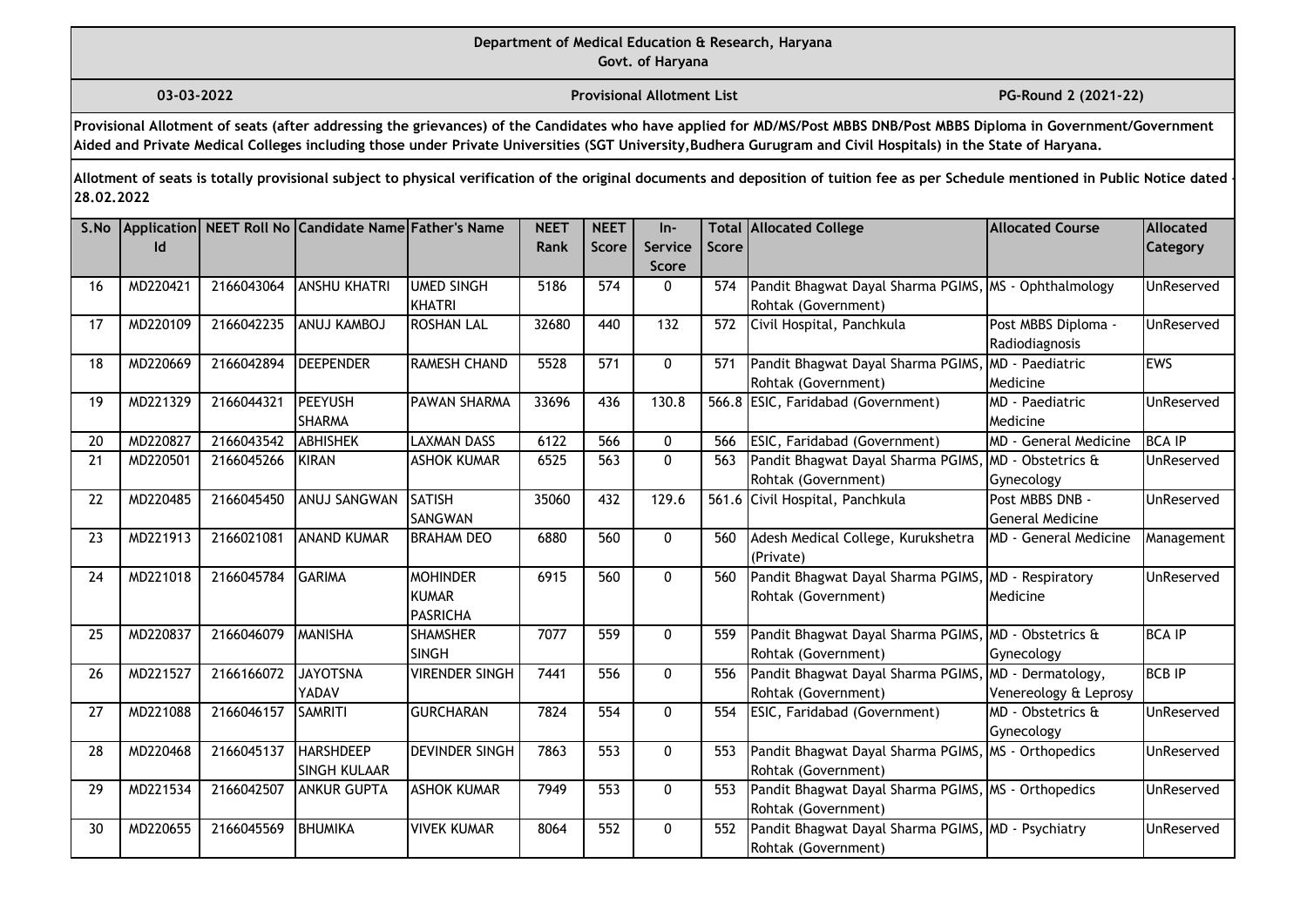**03-03-2022 Provisional Allotment List PG-Round 2 (2021-22)** 

**Provisional Allotment of seats (after addressing the grievances) of the Candidates who have applied for MD/MS/Post MBBS DNB/Post MBBS Diploma in Government/Government Aided and Private Medical Colleges including those under Private Universities (SGT University,Budhera Gurugram and Civil Hospitals) in the State of Haryana.**

| S.No | Id       |            | Application NEET Roll No Candidate Name Father's Name |                                  | <b>NEET</b><br>Rank | <b>NEET</b><br>Score | $In-$<br>Service | <b>Score</b> | <b>Total Allocated College</b>                                                 | <b>Allocated Course</b>         | Allocated<br><b>Category</b> |
|------|----------|------------|-------------------------------------------------------|----------------------------------|---------------------|----------------------|------------------|--------------|--------------------------------------------------------------------------------|---------------------------------|------------------------------|
|      |          |            |                                                       |                                  |                     |                      | <b>Score</b>     |              |                                                                                |                                 |                              |
| 31   | MD220672 | 2166043880 | NAMRATA SATBIR SATBIR SINGH<br><b>BARAK</b>           |                                  | 8372                | 550                  | 0                | 550          | Pandit Bhagwat Dayal Sharma PGIMS, MS - General Surgery<br>Rohtak (Government) |                                 | UR IP                        |
| 32   | MD220562 | 2166044544 | <b>DUSHYANT</b>                                       | <b>ROHTAS K</b>                  | 8398                | 550                  | 0                | 550          | Pandit Bhagwat Dayal Sharma PGIMS, MS - General Surgery                        |                                 | UnReserved                   |
|      |          |            | <b>KUMAR YADAV</b>                                    | YADAV                            |                     |                      |                  |              | Rohtak (Government)                                                            |                                 |                              |
| 33   | MD221646 | 2166045373 | PANKAJ KAMBOJ                                         | <b>PREM CHAND</b>                | 8805                | 547                  | $\mathbf{0}$     | 547          | Maharaja Agrasen Medical College,<br>Agroha, Hisar (Government Aided)          | MS - Orthopedics                | UnReserved                   |
| 34   | MD221387 | 2166043436 | <b>GAURAV KUMAR</b>                                   | <b>HARI OM</b>                   | 9195                | 545                  | 0                | 545          | Pandit Bhagwat Dayal Sharma PGIMS, MS - General Surgery<br>Rohtak (Government) |                                 | UnReserved                   |
| 35   | MD220192 | 2166045274 |                                                       | HIMANSHI VERMA BIJENDER KUMAR    | 9325                | 544                  | $\mathbf{0}$     | 544          | Maharaja Agrasen Medical College,<br>Agroha, Hisar (Government Aided)          | MS - General Surgery            | UR IP                        |
| 36   | MD221401 | 2166043598 | PRIYANKA SAINI                                        | MOHINDER<br><b>SINGH</b>         | 9478                | 543                  | $\mathbf{0}$     | 543          | Pandit Bhagwat Dayal Sharma PGIMS, MS - Ophthalmology<br>Rohtak (Government)   |                                 | UnReserved                   |
| 37   | MD220117 | 2166043753 | <b>DINESH</b>                                         | RAJINDER SINGH<br><b>ROHILLA</b> | 39863               | 416                  | 124.8            |              | 540.8 Pandit Bhagwat Dayal Sharma PGIMS,<br>Rohtak (Government)                | , MD - Psychiatry               | UnReserved                   |
| 38   | MD221116 | 2166089689 | JYOTI YADAV                                           | <b>PRATAP SINGH</b><br>YADAV     | 9942                | 540                  | $\mathbf{0}$     | 540          | Pandit Bhagwat Dayal Sharma PGIMS<br>Rohtak (Government)                       | MD - Obstetrics &<br>Gynecology | BCB                          |
| 39   | MD220147 | 2166046217 | KHUSHBOO<br><b>BANSAL</b>                             | <b>JEEVAN BANSAL</b>             | 10156               | 539                  | $\mathbf{0}$     | 539          | ESIC, Faridabad (Government)                                                   | MS - Ophthalmology              | UR IP                        |
| 40   | MD221834 | 2166042644 | ARCHIT<br>AGGARWAL                                    | IC AGGARWAL                      | 10660               | 535                  | $\mathbf{0}$     | 535          | ESIC, Faridabad (Government)                                                   | MD - Psychiatry                 | UR IP                        |
| 41   | MD220400 | 2166042602 | <b>RIZWAN KHAN</b>                                    | <b>FAZZAR KHAN</b>               | 10680               | 535                  | 0                | 535          | ESIC, Faridabad (Government)                                                   | MS - General Surgery            | BCB                          |
| 42   | MD221853 | 2166023205 | <b>RAVI RANJAN</b><br><b>KUMAR</b>                    | <b>SANJAY KUMAR</b>              | 10702               | 535                  | 0                | 535          | Adesh Medical College, Kurukshetra<br>(Private)                                | <b>MD</b> - General Medicine    | Management                   |
| 43   | MD220640 | 2166106809 | <b>VIDHI</b>                                          | PARDEEP PURI                     | 10929               | 534                  | $\mathbf 0$      | 534          | Pandit Bhagwat Dayal Sharma PGIMS, MD - Anesthesiology<br>Rohtak (Government)  |                                 | UR IP                        |
| 44   | MD221131 | 2166045698 | BHAWNA                                                | <b>VIJENDER SINGH</b>            | 11072               | 533                  | 0                | 533          | Pandit Bhagwat Dayal Sharma PGIMS, MD - Anesthesiology<br>Rohtak (Government)  |                                 | UR IP                        |
| 45   | MD221870 | 2166020979 | <b>VIVEK VAIBHAV</b>                                  | <b>BINAY KUMAR</b>               | 11277               | 531                  | $\mathbf{0}$     | 531          | Adesh Medical College, Kurukshetra<br>(Private)                                | MD - Obstetrics &<br>Gynecology | Management                   |
| 46   | MD220226 | 2166044528 | ANSHUL                                                | <b>RANDHIR SINGH</b>             | 11427               | 531                  | 0                | 531          | Pandit Bhagwat Dayal Sharma PGIMS, MS -<br>Rohtak (Government)                 | Otorhinolaryngology             | UR IP                        |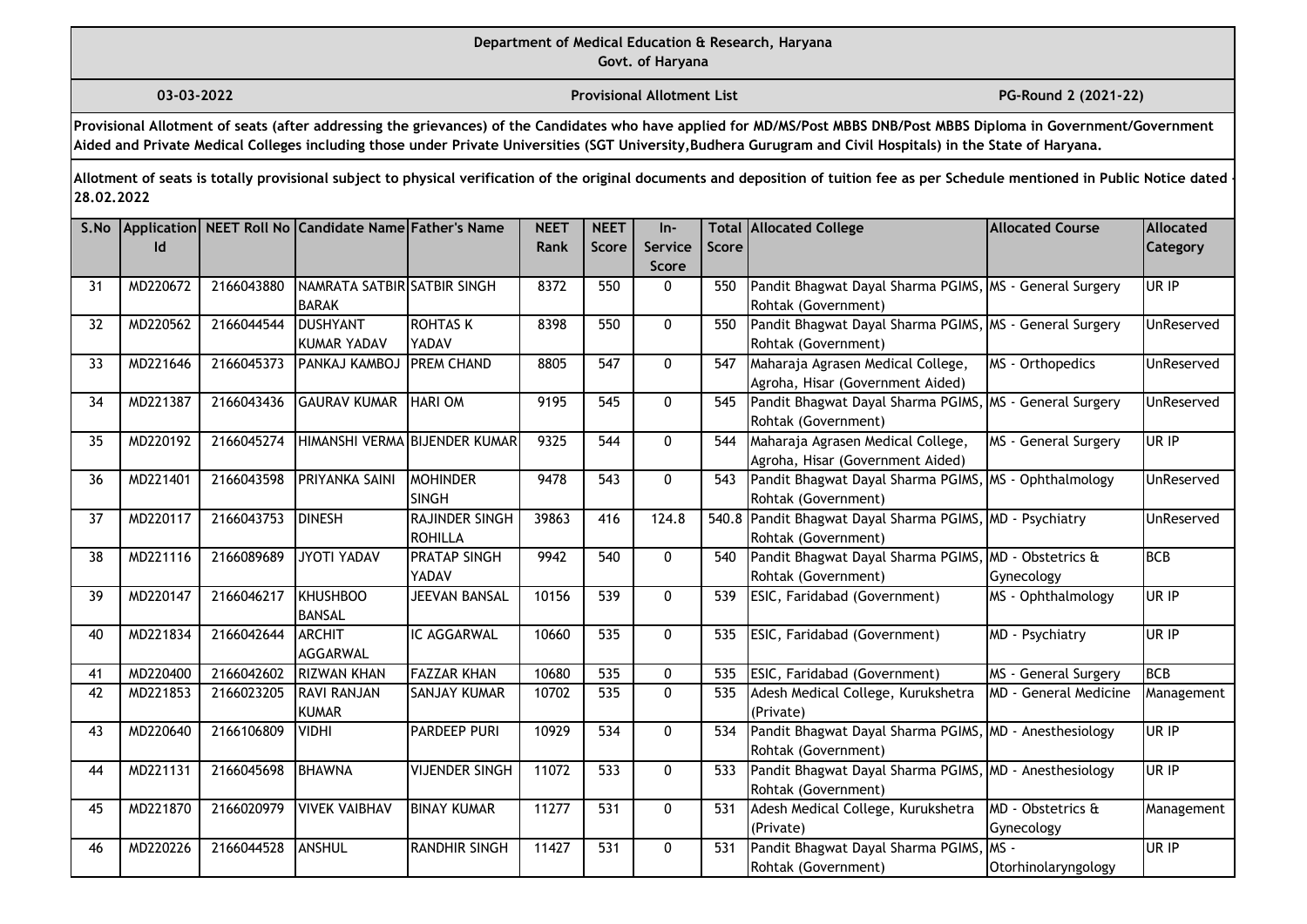## **Department of Medical Education & Research, Haryana**

**Govt. of Haryana**

**03-03-2022 Provisional Allotment List PG-Round 2 (2021-22)** 

**Provisional Allotment of seats (after addressing the grievances) of the Candidates who have applied for MD/MS/Post MBBS DNB/Post MBBS Diploma in Government/Government Aided and Private Medical Colleges including those under Private Universities (SGT University,Budhera Gurugram and Civil Hospitals) in the State of Haryana.**

| S.No |          |            | Application NEET Roll No Candidate Name Father's Name |                                      | <b>NEET</b> | <b>NEET</b>      | $In-$                   |       | <b>Total Allocated College</b>                                                      | <b>Allocated Course</b>                    | <b>Allocated</b>  |
|------|----------|------------|-------------------------------------------------------|--------------------------------------|-------------|------------------|-------------------------|-------|-------------------------------------------------------------------------------------|--------------------------------------------|-------------------|
|      | Id       |            |                                                       |                                      | Rank        | <b>Score</b>     | Service<br><b>Score</b> | Score |                                                                                     |                                            | Category          |
| 47   | MD221027 | 2166044513 | <b>RENU</b>                                           | RAMPHAL                              | 11632       | 530              | 0                       | 530   | ESIC, Faridabad (Government)                                                        | MS - General Surgery                       | UR IP             |
| 48   | MD221894 | 2166105261 | <b>NANCY</b>                                          | <b>PIARA LAL</b>                     | 11843       | 528              | 0                       | 528   | Adesh Medical College, Kurukshetra<br>(Private)                                     | MD - Dermatology,<br>Venereology & Leprosy | Management        |
| 49   | MD220435 | 2166044088 | <b>DEEPIKA</b>                                        | <b>JAIBIR SINGH</b><br><b>DHANDA</b> | 43267       | 406              | 121.8                   |       | 527.8 Civil Hospital, Ambala Cantt.                                                 | Post MBBS Diploma -<br>Radiodiagnosis      | UnReserved        |
| 50   | MD220060 | 2166042820 | <b>HARSH BANSAL</b>                                   | <b>RAJ KUMAR</b><br>BANSAL           | 12255       | $\overline{526}$ | $\Omega$                | 526   | ESIC, Faridabad (Government)                                                        | $MS -$<br>Otorhinolaryngology              | UnReserved        |
| 51   | MD220671 | 2166044943 | <b>ANAMIKA</b>                                        | <b>GIAN PARKASH</b>                  | 12332       | 526              | $\mathbf{0}$            | 526   | Pandit Bhagwat Dayal Sharma PGIMS,<br>Rohtak (Government)                           | , MD - Anesthesiology                      | UR IP             |
| 52   | MD220524 | 2166045140 | <b>ANSHUL</b>                                         | <b>DHANBIR SINGH</b>                 | 12879       | 523              | $\mathbf{0}$            | 523   | Pandit Bhagwat Dayal Sharma PGIMS, MD - Anesthesiology<br>Rohtak (Government)       |                                            | <b>UnReserved</b> |
| 53   | MD221406 | 2166045289 | PRERNA VERMA                                          | <b>DUNI CHAND</b>                    | 13164       | 521              | $\mathbf{0}$            | 521   | Pandit Bhagwat Dayal Sharma PGIMS, MD - Obstetrics &<br>Rohtak (Government)         | Gynecology                                 | <b>BCA</b>        |
| 54   | MD221897 | 2166106792 | <b>NIKITA</b>                                         | <b>OM PARKASH</b><br><b>GUPTA</b>    | 13725       | 518              | $\mathbf{0}$            | 518   | N.C. Medical College, Israna Panipat   MD - General Medicine<br>(Private)           |                                            | Management        |
| 55   | MD221484 | 2166033558 | <b>AYUSHI GUPTA</b>                                   | <b>VISHNU GUPTA</b>                  | 13981       | 517              | $\mathbf{0}$            | 517   | Pandit Bhagwat Dayal Sharma PGIMS, MD - Anesthesiology<br>Rohtak (Government)       |                                            | UnReserved        |
| 56   | MD220984 | 2166045428 | <b>ALKA</b>                                           | <b>RANVIR SINGH</b>                  | 14024       | 517              | 0                       | 517   | Pandit Bhagwat Dayal Sharma PGIMS, MD - Anesthesiology<br>Rohtak (Government)       |                                            | UnReserved        |
| 57   | MD220271 | 2166042530 | SANDEEP KUMAR BALBIR SINGH                            |                                      | 14305       | 515              | $\mathbf{0}$            | 515   | Pandit Bhagwat Dayal Sharma PGIMS, MD - Anesthesiology<br>Rohtak (Government)       |                                            | UnReserved        |
| 58   | MD220397 | 2166043916 | <b>HUNNY</b>                                          | <b>SHAM LAL</b>                      | 14587       | 514              | 0                       | 514   | Pandit Bhagwat Dayal Sharma PGIMS, MD - Paediatric<br>Rohtak (Government)           | Medicine                                   | <b>BCA IP</b>     |
| 59   | MD220423 | 2166042767 | BHUMIKA<br><b>JESINGH</b>                             | NARESH JESINGH                       | 14729       | 513              | 0                       | 513   | ESIC, Faridabad (Government)                                                        | MD - Obstetrics &<br>Gynecology            | <b>BCA</b>        |
| 60   | MD221132 | 2166155303 | <b>NISHA</b>                                          | <b>SUBHASH</b><br><b>CHANDER</b>     | 47379       | 394              | 118.2                   |       | 512.2 Pandit Bhagwat Dayal Sharma PGIMS, MD - Anesthesiology<br>Rohtak (Government) |                                            | UnReserved        |
| 61   | MD220191 | 2166155119 | <b>SHAKSHI</b>                                        | RAMESH JUNEJA                        | 14844       | 512              | 0                       | 512   | Pandit Bhagwat Dayal Sharma PGIMS, MD - Anesthesiology<br>Rohtak (Government)       |                                            | UnReserved        |
| 62   | MD220456 | 2166045184 | <b>ARTI</b>                                           | <b>HARISH</b><br><b>CHANDER</b>      | 15070       | 511              | 0                       | 511   | Pandit Bhagwat Dayal Sharma PGIMS, MD - Anesthesiology<br>Rohtak (Government)       |                                            | UnReserved        |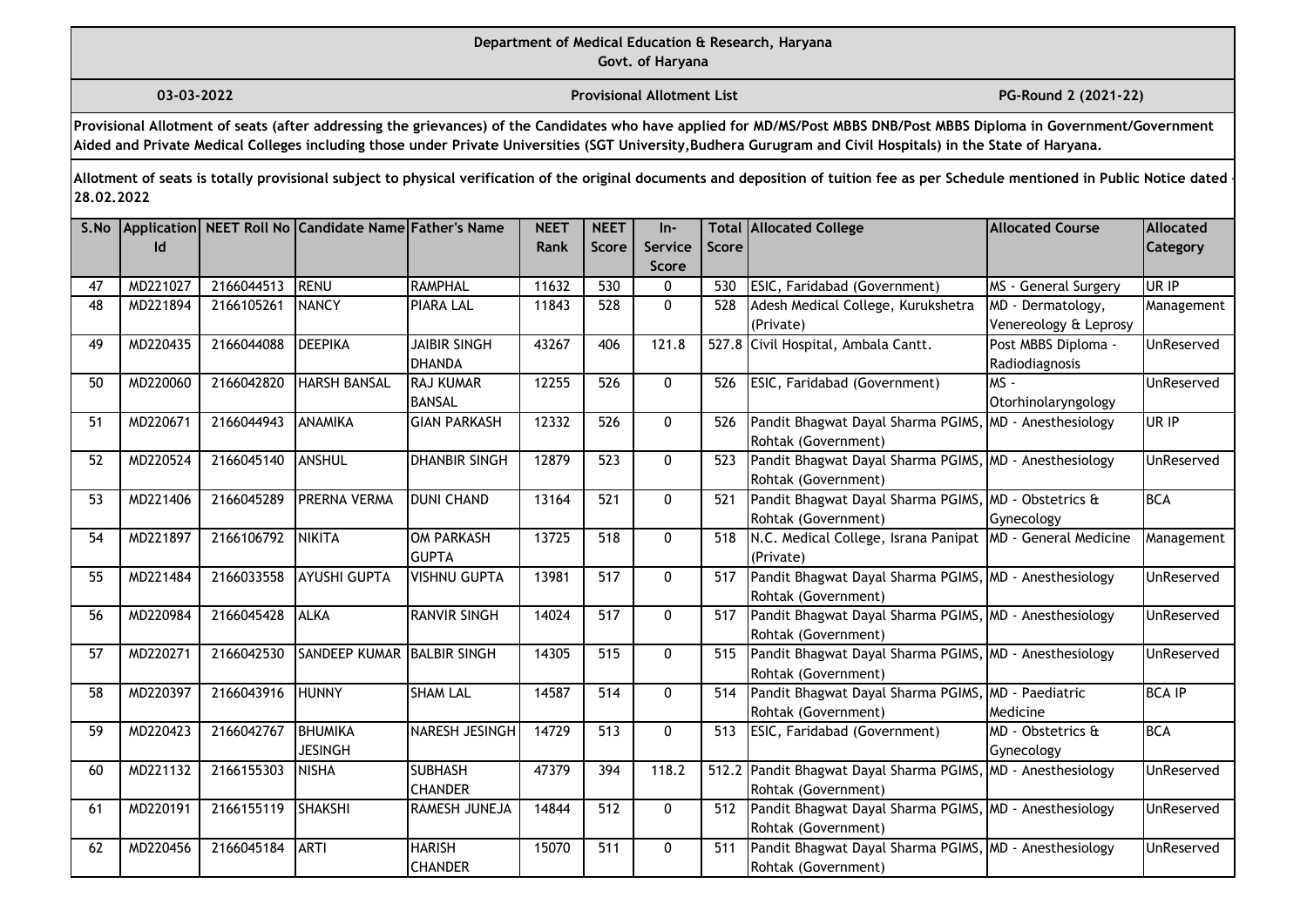**03-03-2022 Provisional Allotment List PG-Round 2 (2021-22)** 

**Provisional Allotment of seats (after addressing the grievances) of the Candidates who have applied for MD/MS/Post MBBS DNB/Post MBBS Diploma in Government/Government Aided and Private Medical Colleges including those under Private Universities (SGT University,Budhera Gurugram and Civil Hospitals) in the State of Haryana.**

| S.No | Id       |            | Application NEET Roll No Candidate Name Father's Name |                                             | <b>NEET</b><br>Rank | <b>NEET</b><br><b>Score</b> | $In-$<br><b>Service</b><br><b>Score</b> | Score | <b>Total Allocated College</b>                                                   | <b>Allocated Course</b>                    | Allocated<br>Category |
|------|----------|------------|-------------------------------------------------------|---------------------------------------------|---------------------|-----------------------------|-----------------------------------------|-------|----------------------------------------------------------------------------------|--------------------------------------------|-----------------------|
| 63   | MD220920 | 2166045585 | <b>SACHIN MADAN</b>                                   | <b>SUNIL KUMAR</b>                          | 15506               | 509                         | $\mathbf{0}$                            | 509   | Adesh Medical College, Kurukshetra<br>(Private)                                  | MD - General Medicine                      | UnReserved            |
| 64   | MD221117 | 2166042801 | <b>RITU RANI</b>                                      | <b>PRAMOD KUMAR</b>                         | 15720               | 508                         | $\mathbf 0$                             | 508   | Pandit Bhagwat Dayal Sharma PGIMS, MD - Psychiatry<br>Rohtak (Government)        |                                            | <b>BCA</b>            |
| 65   | MD220911 | 2166107417 | <b>VARUN SHAHI</b>                                    | <b>SUBHASH</b><br><b>CHANDER</b>            | 15769               | 508                         | $\mathbf{0}$                            | 508   | Pandit Bhagwat Dayal Sharma PGIMS, MD - Anesthesiology<br>Rohtak (Government)    |                                            | UnReserved            |
| 66   | MD220140 | 2166043511 | <b>MOHIT KUMAR</b>                                    | <b>KARAM CHAND</b>                          | 15849               | 507                         | $\mathbf{0}$                            | 507   | ESIC, Faridabad (Government)                                                     | MS - Orthopedics                           | <b>BCB IP</b>         |
| 67   | MD220253 | 2166045257 | <b>NANCY RATHI</b>                                    | <b>AJMER SINGH</b><br>RATHI                 | 15997               | 507                         | $\pmb{0}$                               | 507   | Pandit Bhagwat Dayal Sharma PGIMS, MD - Pathology<br>Rohtak (Government)         |                                            | UnReserved            |
| 68   | MD221886 | 2166117756 | <b>GAGAN JOSHI</b>                                    | RAJENDRA JOSHI                              | 16204               | 506                         | 0                                       | 506   | N.C. Medical College, Israna Panipat MD - Radio-diagnosis<br>(Private)           |                                            | Management            |
| 69   | MD220407 | 2166045313 | <b>ANKIT KAMBOJ</b>                                   | <b>JAIPAL KAMBOJ</b>                        | 16290               | 505                         | $\mathbf{0}$                            | 505   | Pandit Bhagwat Dayal Sharma PGIMS, MS - General Surgery<br>Rohtak (Government)   |                                            | <b>BCA</b>            |
| 70   | MD221511 | 2166043622 | <b>GAURAV</b><br>DHILLON                              | <b>NARENDER</b><br><b>SINGH DHILLON</b>     | 16293               | 505                         | $\mathbf{0}$                            | 505   | Adesh Medical College, Kurukshetra<br>(Private)                                  | MD - Dermatology,<br>Venereology & Leprosy | UnReserved            |
| 71   | MD220297 | 2166166085 | <b>HIMANI SINGH</b>                                   | YASHPAL SINGH<br><b>RAWAL</b>               | 49641               | 387                         | 116.1                                   |       | 503.1 Pandit Bhagwat Dayal Sharma PGIMS, MD - Respiratory<br>Rohtak (Government) | Medicine                                   | <b>BCA</b>            |
| 72   | MD220284 | 2166044930 | <b>DEEPSHIKHA</b>                                     | <b>DINESH KUMAR</b>                         | 17126               | 501                         | $\mathbf{0}$                            | 501   | Pandit Bhagwat Dayal Sharma PGIMS, MS - Ophthalmology<br>Rohtak (Government)     |                                            | <b>BCB IP</b>         |
| 73   | MD220412 | 2166023007 | MANJEETA                                              | <b>RAMESH KUMAR</b>                         | 17373               | 500                         | $\mathbf 0$                             | 500   | Pandit Bhagwat Dayal Sharma PGIMS, MD - Dermatology,<br>Rohtak (Government)      | Venereology & Leprosy                      | lsc                   |
| 74   | MD221888 | 2166112121 | <b>RAJAT PRAKASH</b><br><b>JAISWAL</b>                | <b>CHANDRA</b><br>PRAKASH<br><b>JAISWAL</b> | 17386               | 500                         | $\mathbf{0}$                            | 500   | Adesh Medical College, Kurukshetra<br>(Private)                                  | MS - Orthopedics                           | Management            |
| 75   | MD221827 | 2166024659 | <b>RAHUL DAYORA</b>                                   | <b>SUNIL DUTT</b>                           | 17531               | 500                         | 0                                       | 500   | Pandit Bhagwat Dayal Sharma PGIMS, MD - Anesthesiology<br>Rohtak (Government)    |                                            | <b>BCA</b>            |
| 76   | MD220733 | 2166031888 | LOVISH SINGLA                                         | <b>RAMBILAS</b><br>SINGLA                   | 17549               | 500                         | $\mathbf{0}$                            | 500   | N.C. Medical College, Israna Panipat   MD - General Medicine<br>(Private)        |                                            | UnReserved            |
| 77   | MD220904 | 2166044458 | <b>SANDEEP</b>                                        | <b>RAM NIWAS</b>                            | 51850               | 381                         | 114.3                                   |       | 495.3 Maharaja Agrasen Medical College,<br>Agroha, Hisar (Government Aided)      | MS - Ophthalmology                         | <b>BCA</b>            |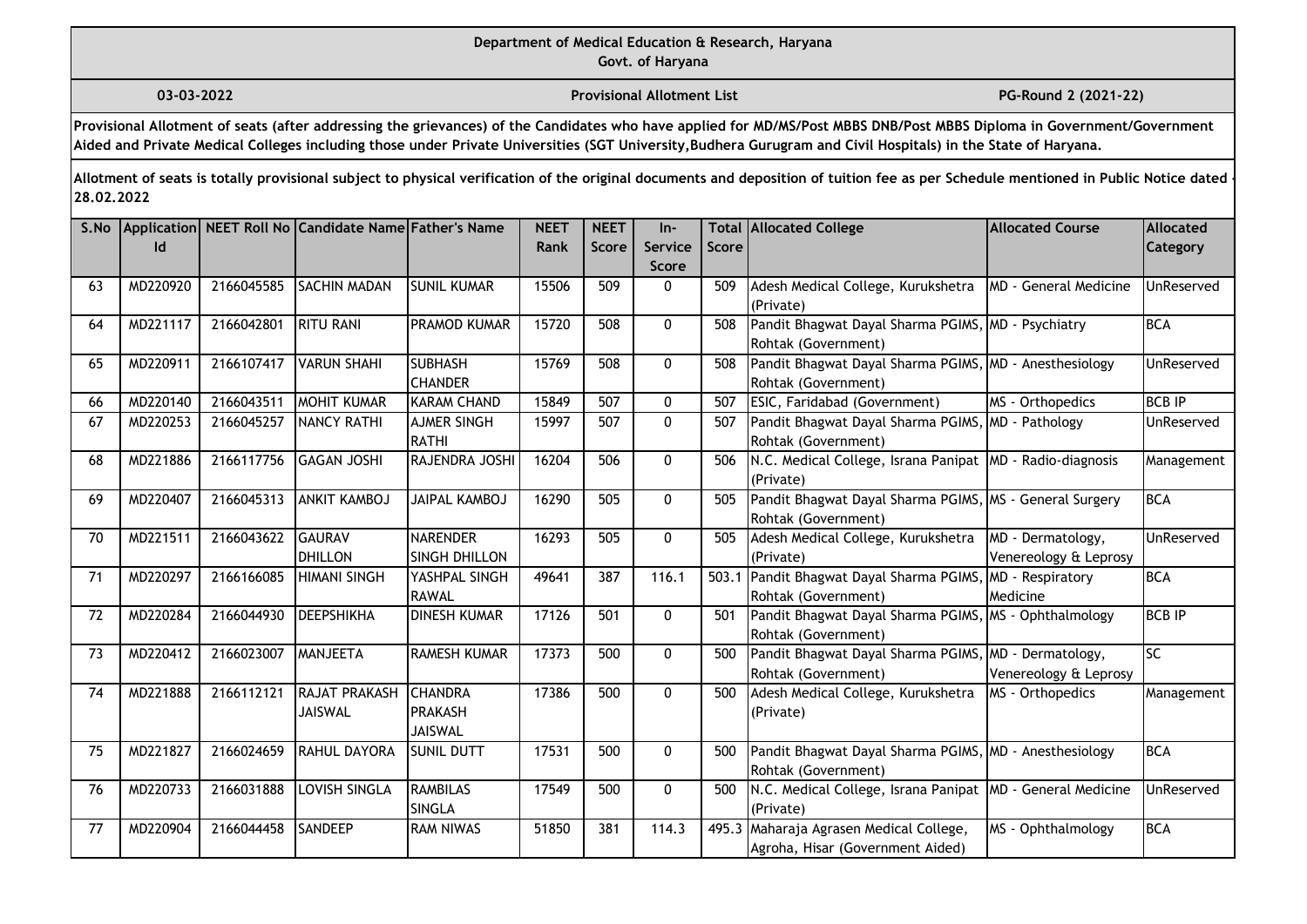**03-03-2022 Provisional Allotment List PG-Round 2 (2021-22)** 

**Provisional Allotment of seats (after addressing the grievances) of the Candidates who have applied for MD/MS/Post MBBS DNB/Post MBBS Diploma in Government/Government Aided and Private Medical Colleges including those under Private Universities (SGT University,Budhera Gurugram and Civil Hospitals) in the State of Haryana.**

| S.No | Id       |            | Application NEET Roll No Candidate Name Father's Name |                                     | <b>NEET</b><br>Rank | <b>NEET</b><br>Score | $In-$<br>Service<br><b>Score</b> | <b>Score</b> | <b>Total Allocated College</b>                                                  | <b>Allocated Course</b>                                     | Allocated<br>Category |
|------|----------|------------|-------------------------------------------------------|-------------------------------------|---------------------|----------------------|----------------------------------|--------------|---------------------------------------------------------------------------------|-------------------------------------------------------------|-----------------------|
| 78   | MD220396 | 2166031196 | NADA HABIB UR<br><b>REHMAN</b>                        | <b>HABIB UR</b><br><b>REHMAN</b>    | 18476               | 495                  | 0                                | 495          | Pandit Bhagwat Dayal Sharma PGIMS, MD - Anesthesiology<br>Rohtak (Government)   |                                                             | <b>BCB</b>            |
| 79   | MD220141 | 2166154498 | SHALU<br>SOOTHWAL                                     | <b>DALIP SINGH</b><br>SOOTHWAL      | 18815               | 494                  | 0                                | 494          | Pandit Bhagwat Dayal Sharma PGIMS, MD - General Medicine<br>Rohtak (Government) |                                                             | <b>SC IP</b>          |
| 80   | MD220525 | 2166043742 | NARESH KUMAR                                          | <b>RAJESH KUMAR</b>                 | 18985               | 493                  | $\Omega$                         | 493          | Pandit Bhagwat Dayal Sharma PGIMS, MS - General Surgery<br>Rohtak (Government)  |                                                             | <b>BCB</b>            |
| 81   | MD221413 | 2166154623 | <b>MANISHA YADAV</b>                                  | <b>HARIDUTT</b><br>YADAV            | 19033               | 493                  | $\mathbf 0$                      | 493          | Pandit Bhagwat Dayal Sharma PGIMS, MD - Anesthesiology<br>Rohtak (Government)   |                                                             | <b>BCB</b>            |
| 82   | MD220048 | 2166029695 | <b>AJAY KUMAR</b>                                     | <b>RAM NIWAS</b>                    | 53315               | 377                  | 113.1                            | 490.1        | Adesh Medical College, Kurukshetra<br>(Private)                                 | MD - Radio-diagnosis                                        | UR IP                 |
| 83   | MD221812 | 2166045617 | <b>SANJAY KUMAR</b><br>YADAV                          | <b>SURENDRA</b><br><b>KUMAR</b>     | 19563               | 490                  | $\mathbf 0$                      | 490          | Maharaja Agrasen Medical College,<br>Agroha, Hisar (Government Aided)           | MS - General Surgery                                        | <b>BCB</b>            |
| 84   | MD220804 | 2166045276 | <b>AMIT KUMAR</b>                                     | <b>BISHAMBER</b><br>DAYAL           | 19591               | 490                  | 0                                | 490          | Pandit Bhagwat Dayal Sharma PGIMS, MS -<br>Rohtak (Government)                  | Otorhinolaryngology                                         | BCB                   |
| 85   | MD220850 | 2166042127 | <b>PRAGATI BEESLA</b>                                 | <b>MANOHAR LAL</b><br><b>BEESLA</b> | 20576               | 486                  | $\mathbf{0}$                     | 486          | ESIC, Faridabad (Government)                                                    | <b>MD - General Medicine</b>                                | lsc                   |
| 86   | MD220507 | 2166042717 | <b>SACHIN GAUTAM</b>                                  | MAHENDER<br><b>KUMAR</b>            | 21306               | 483                  | $\mathbf 0$                      | 483          | Pandit Bhagwat Dayal Sharma PGIMS, MS - Orthopedics<br>Rohtak (Government)      |                                                             | SC                    |
| 87   | MD221078 | 2166042974 | <b>GEETA SHARMA</b>                                   | <b>SHANTI DASS</b>                  | 21585               | 482                  | 0                                | 482          | ESIC, Faridabad (Government)                                                    | MD - Anesthesiology                                         | <b>BCA</b>            |
| 88   | MD221443 | 2166043483 | VAISHALI                                              | <b>JASWANT</b><br>PRASAD            | 22084               | 480                  | $\mathbf{0}$                     | 480          | Pandit Bhagwat Dayal Sharma PGIMS, MD - Pathology<br>Rohtak (Government)        |                                                             | UnReserved            |
| 89   | MD221364 | 2166154489 | MANEESHA<br>YADAV                                     | <b>CHHOTTE LAL</b>                  | 22392               | 478                  | 0                                | 478          | Pandit Bhagwat Dayal Sharma PGIMS,<br>Rohtak (Government)                       | MD - Radiation<br>Oncology                                  | <b>BCB IP</b>         |
| 90   | MD220089 | 2166045993 | <b>AYUSH ANTIL</b>                                    | <b>DILBAGH SINGH</b>                | 24224               | 471                  | 0                                | 471          | ESIC, Faridabad (Government)                                                    | Immuno Haematology & UnReserved<br><b>Blood Transfusion</b> |                       |
| 91   | MD220862 | 2166105180 | <b>ABHIJIT GARG</b>                                   | <b>MITTAR SEN</b><br>GARG           | 60051               | 359                  | 107.7                            | 466.7        | Maharaja Agrasen Medical College,<br>Agroha, Hisar (Government Aided)           | MD - Pathology                                              | UnReserved            |
| 92   | MD220764 | 2166044394 | <b>RITTU SAHARAN</b>                                  | RAJENDER<br><b>SAHARAN</b>          | 60542               | 357                  | 107.1                            | 464.1        | Adesh Medical College, Kurukshetra<br>(Private)                                 | MD - Obstetrics &<br>Gynecology                             | UnReserved            |
| 93   | MD220552 | 2166044835 | ABHIVYAKTI<br>SOLANKI                                 | <b>BEGRAJ SOLANKI</b>               | 25965               | 464                  | 0                                | 464          | Pandit Bhagwat Dayal Sharma PGIMS, MD - General Medicine<br>Rohtak (Government) |                                                             | SCD IP                |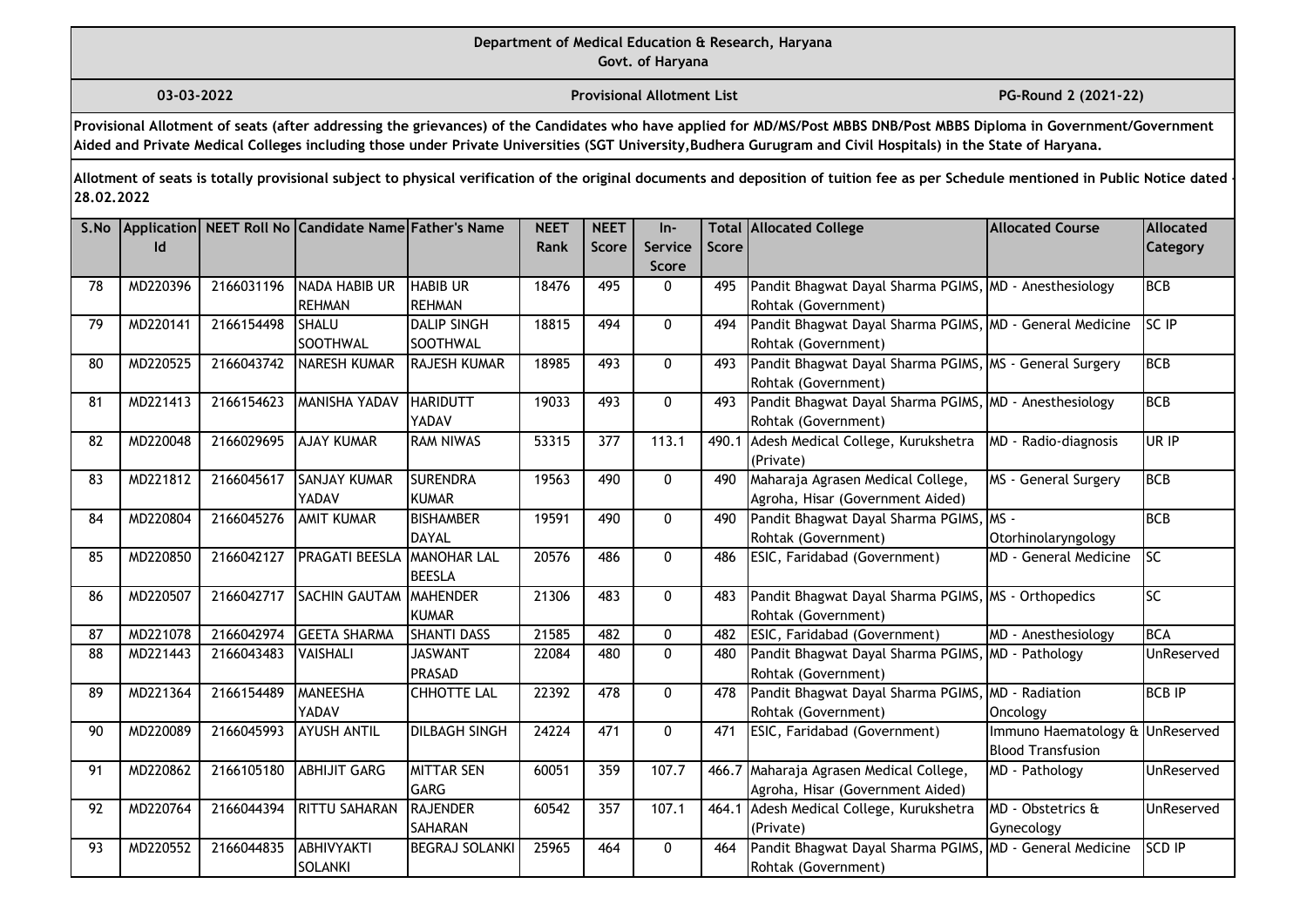# **Department of Medical Education & Research, Haryana**

**Govt. of Haryana**

**03-03-2022 Provisional Allotment List PG-Round 2 (2021-22)** 

**Provisional Allotment of seats (after addressing the grievances) of the Candidates who have applied for MD/MS/Post MBBS DNB/Post MBBS Diploma in Government/Government Aided and Private Medical Colleges including those under Private Universities (SGT University,Budhera Gurugram and Civil Hospitals) in the State of Haryana.**

| S.No | Id       |            | Application NEET Roll No Candidate Name Father's Name |                                        | <b>NEET</b><br><b>Rank</b> | <b>NEET</b><br><b>Score</b> | $In-$<br>Service | <b>Score</b> | <b>Total Allocated College</b>                                              | <b>Allocated Course</b>                  | <b>Allocated</b><br><b>Category</b> |
|------|----------|------------|-------------------------------------------------------|----------------------------------------|----------------------------|-----------------------------|------------------|--------------|-----------------------------------------------------------------------------|------------------------------------------|-------------------------------------|
|      |          |            |                                                       |                                        |                            |                             | <b>Score</b>     |              |                                                                             |                                          |                                     |
| 94   | MD220931 | 2166045350 | <b>JATINDER KAUR</b>                                  | <b>MOHINDER</b>                        | 26055                      | 464                         | $\mathbf{0}$     | 464          | Maharaja Agrasen Medical College,                                           | MD - Anesthesiology                      | <b>BCA</b>                          |
|      |          |            |                                                       | <b>SINGH</b>                           |                            |                             |                  |              | Agroha, Hisar (Government Aided)                                            |                                          |                                     |
| 95   | MD221530 | 2166044960 | <b>GARIMA DHULL</b>                                   | <b>GURJEET SINGH</b><br><b>I</b> DHULL | 26319                      | 463                         | $\mathbf{0}$     | 463          | ESIC, Faridabad (Government)                                                | MD - Pathology                           | UnReserved                          |
| 96   | MD220472 | 2166044441 | <b>SHIVAM BANSAL</b>                                  | <b>RAM AVTAR</b>                       | 26613                      | 462                         | $\mathbf{0}$     | 462          | Maharaja Agrasen Medical College,<br>Agroha, Hisar (Government Aided)       | MD - Forensic Medicine                   | UnReserved                          |
| 97   | MD221901 | 2166045004 | ANJALI                                                | <b>ISHWAR LAL</b>                      | 27566                      | 458                         | $\mathbf 0$      | 458          | Pandit Bhagwat Dayal Sharma PGIMS, MD - Pathology<br>Rohtak (Government)    |                                          | <b>EWS</b>                          |
| 98   | MD220051 | 2166043844 | SHILPA HEDAOO                                         | <b>SADASHIO</b><br><b>HEDAOO</b>       | 51648                      | 381                         | 76.2             |              | 457.2 Civil Hospital, Faridabad                                             | Post MBBS DNB -<br>Ophtalmology          | UnReserved                          |
| 99   | MD220287 | 2166107269 | SHIPRA MITTAL                                         | NARESH MITTAL                          | 27815                      | 457                         | $\mathbf{0}$     | 457          | N.C. Medical College, Israna Panipat<br>(Private)                           | <b>IMD</b> - Obstetrics &<br>Gynecology  | <b>UnReserved</b>                   |
| 100  | MD221348 | 2166044921 | <b>AJAY KUMAR</b>                                     | <b>DHOOP SINGH</b>                     | 62673                      | 351                         | 105.3            | 456.3        | Civil Hospital, Hisar                                                       | Post MBBS Diploma -<br><b>Pediatrics</b> | <b>UnReserved</b>                   |
| 101  | MD220171 | 2166043923 | <b>NEERAJ KUMAR</b>                                   | <b>SHER SINGH</b>                      | 28376                      | 455                         | $\mathbf 0$      | 455          | Pandit Bhagwat Dayal Sharma PGIMS,                                          | MD - Paediatric                          | SC IP                               |
|      |          |            |                                                       |                                        |                            |                             |                  |              | Rohtak (Government)                                                         | Medicine                                 |                                     |
| 102  | MD221206 | 2166044149 | <b>SIMRAN YADAV</b>                                   | KRISHAN KUMAR                          | 28465                      | 455                         | $\mathbf{0}$     | 455          | Pandit Bhagwat Dayal Sharma PGIMS, MD - Pathology<br>Rohtak (Government)    |                                          | <b>BCB</b>                          |
| 103  | MD220766 | 2166044367 | <b>RISHABH BANSAL</b>                                 | . <b>I</b> RAJ KUMAR<br><b>BANSAL</b>  | 28476                      | 455                         | $\Omega$         | 455          | SGT Medical College & Research<br>Institute Budhera, Gurugram<br>(Private)  | MD - Radio-diagnosis                     | UnReserved                          |
| 104  | MD221113 | 2166114674 | <b>RUBY</b>                                           | <b>KISHAN LAL</b>                      | 28770                      | 454                         | $\mathbf{0}$     | 454          | Pandit Bhagwat Dayal Sharma PGIMS, MD - Obstetrics &<br>Rohtak (Government) | Gynecology                               | lsc                                 |
| 105  | MD220123 | 2166042058 | <b>VIKAS KALYAN</b>                                   | <b>CHHAJU RAM</b>                      | 28994                      | 453                         | $\mathbf{0}$     | 453          | Pandit Bhagwat Dayal Sharma PGIMS, MS -<br>Rohtak (Government)              | Otorhinolaryngology                      | <b>BCA</b>                          |
| 106  | MD220870 | 2166043473 | <b>LOKESH KUMAR</b>                                   | <b>JAI DAYAL</b>                       | 29175                      | 452                         | $\mathbf{0}$     | 452          | N.C. Medical College, Israna Panipat<br>(Private)                           | MD - Paediatric<br>Medicine              | UnReserved                          |
| 107  | MD221933 | 2166081678 | <b>PAGORE AKASH</b><br><b>RAMESH</b>                  | <b>PAGORE RAMESH</b><br>RAMKRISHNA     | 29301                      | 452                         | $\mathbf{0}$     | 452          | SGT Medical College & Research<br>Institute Budhera, Gurugram<br>(Private)  | MD - General Medicine                    | Management                          |
| 108  | MD220978 | 2166045325 | SUSHEEL KUMAR KARAN SINGH                             |                                        | 64458                      | 347                         | 104.1            | 451.1        | Civil Hospital, Panchkula                                                   | Post MBBS DNB - ENT                      | UnReserved                          |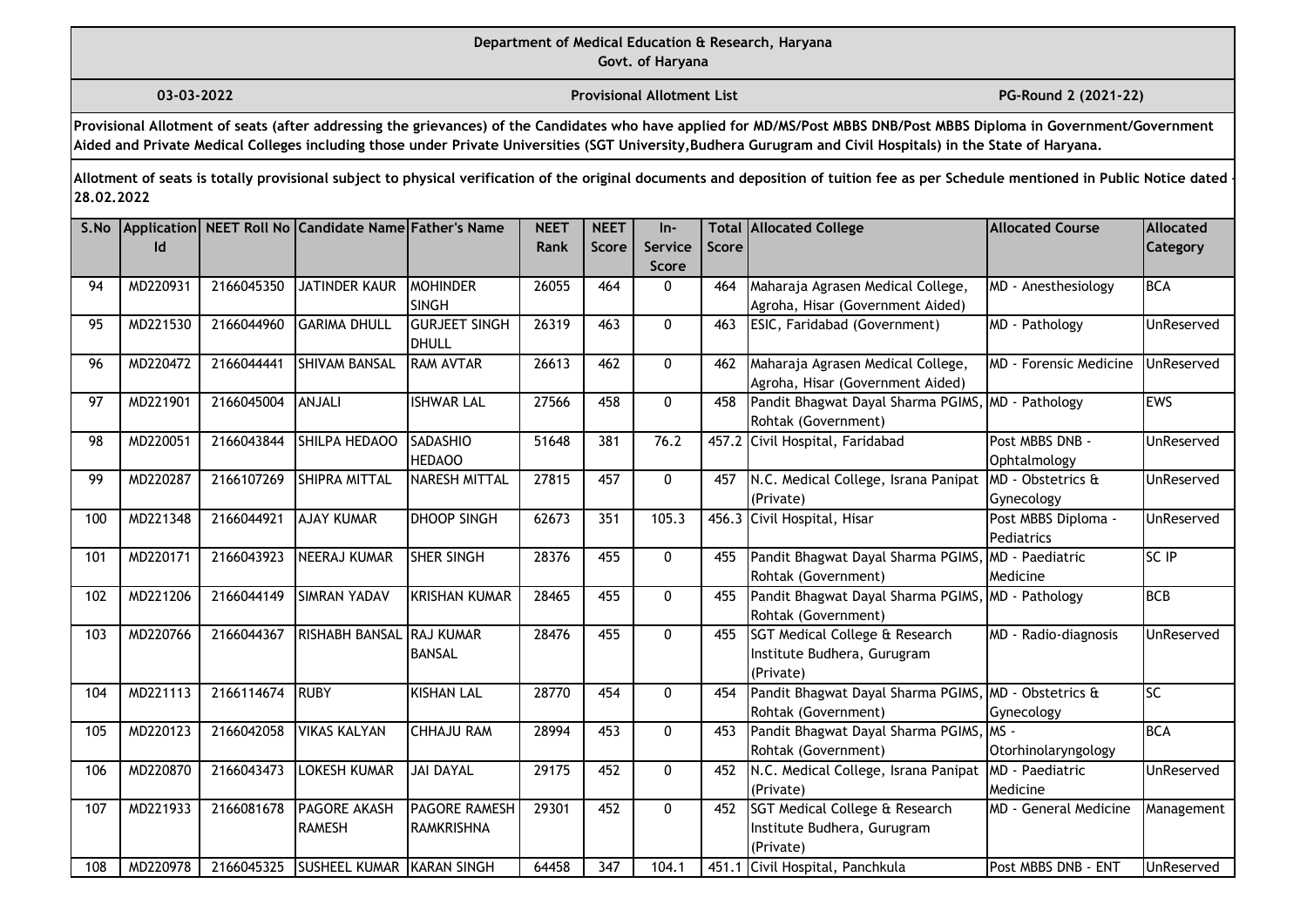**03-03-2022 Provisional Allotment List PG-Round 2 (2021-22)** 

**Provisional Allotment of seats (after addressing the grievances) of the Candidates who have applied for MD/MS/Post MBBS DNB/Post MBBS Diploma in Government/Government Aided and Private Medical Colleges including those under Private Universities (SGT University,Budhera Gurugram and Civil Hospitals) in the State of Haryana.**

| S.No | Id       |            | Application NEET Roll No Candidate Name Father's Name |                                        | <b>NEET</b><br><b>Rank</b> | <b>NEET</b><br><b>Score</b> | $In-$<br><b>Service</b><br><b>Score</b> | <b>Score</b> | <b>Total Allocated College</b>                                                        | <b>Allocated Course</b>                   | Allocated<br><b>Category</b> |
|------|----------|------------|-------------------------------------------------------|----------------------------------------|----------------------------|-----------------------------|-----------------------------------------|--------------|---------------------------------------------------------------------------------------|-------------------------------------------|------------------------------|
| 109  | MD221817 | 2166137953 | <b>ANKIT AGARWAL</b>                                  | <b>IPRAMOD KUMAR</b><br><b>AGARWAL</b> | 29539                      | 451                         | $\Omega$                                | 451          | <b>SGT Medical College &amp; Research</b><br>Institute Budhera, Gurugram<br>(Private) | <b>MD</b> - Paediatric<br><b>Medicine</b> | Management                   |
| 110  | MD221820 | 2166044552 | <b>LAKSHITA</b><br><b>ROHILLA</b>                     | <b>ROSHAN LAL</b><br>ROHILLA           | 29552                      | 451                         | $\mathbf{0}$                            | 451          | Maharaja Agrasen Medical College,<br>Agroha, Hisar (Government Aided)                 | MD - Pathology                            | UnReserved                   |
| 111  | MD220994 | 2166042106 | <b>SAURAV BRAR</b>                                    | JEE RAM BRAR                           | 30057                      | 449                         | $\mathbf{0}$                            | 449          | Maharaja Agrasen Medical College,<br>Agroha, Hisar (Government Aided)                 | MS - Orthopedics                          | lsc                          |
| 112  | MD220349 | 2166044727 | ABHISHIKHA                                            | <b>AJAY KHURANA</b>                    | 30191                      | 449                         | $\mathbf{0}$                            | 449          | SGT Medical College & Research<br>Institute Budhera, Gurugram<br>(Private)            | MD - Radio-diagnosis                      | UnReserved                   |
| 113  | MD220214 | 2166107208 | SIMRAN DHAWAN KULDEEP                                 | <b>IDHAWAN</b>                         | 30334                      | 448                         | $\Omega$                                | 448          | SGT Medical College & Research<br>Institute Budhera, Gurugram<br>(Private)            | MD - General Medicine                     | UnReserved                   |
| 114  | MD220642 | 2166045999 | <b>ARVIND SINGAAL</b>                                 | <b>JAGDISH</b><br><b>SINGAAL</b>       | 30633                      | 447                         | $\mathbf{0}$                            | 447          | Pandit Bhagwat Dayal Sharma PGIMS, MS - General Surgery<br>Rohtak (Government)        |                                           | lsc                          |
| 115  | MD220609 | 2166028795 | <b>SUMIT SAINI</b>                                    | <b>AWTAR SINGH</b><br><b>I</b> SAINI   | 31620                      | 444                         | $\Omega$                                | 444          | N.C. Medical College, Israna Panipat MD - Paediatric<br>(Private)                     | Medicine                                  | Management                   |
| 116  | MD221324 | 2166045997 | <b>LALIT YADAV</b>                                    | <b>ISHWAR YADAV</b>                    | 31800                      | 443                         | $\mathbf 0$                             | 443          | N.C. Medical College, Israna Panipat MD - Radio-diagnosis<br>(Private)                |                                           | BCB                          |
| 117  | MD220458 | 2166155310 | <b>UMESH PANWAR</b>                                   | <b>SUDARSHAN</b><br>PANWAR             | 31847                      | 443                         | $\mathbf{0}$                            | 443          | Pandit Bhagwat Dayal Sharma PGIMS, MS - General Surgery<br>Rohtak (Government)        |                                           | <b>SCD</b>                   |
| 118  | MD220030 | 2166155368 | <b>ASHISH YADAV</b>                                   | <b>SURESH CHAND</b><br>YADAV           | 68465                      | 337                         | 101.1                                   | 438.1        | Bhagat Phool Singh GMC (W),<br>Khanpur Kalan, Sonepat<br>(Government)                 | MD - Pathology                            | UnReserved                   |
| 119  | MD220367 | 2166108062 | <b>SIMRANPREET</b><br><b>SINGH</b>                    | RAVINDERPAL<br><b>I</b> SINGH          | 34319                      | 435                         | $\mathbf{0}$                            | 435          | N.C. Medical College, Israna Panipat<br>(Private)                                     | MD - Paediatric<br>Medicine               | Management                   |
| 120  | MD220021 | 2166108168 | <b>PIYUSH BANSAL</b>                                  | <b>SUNIL KUMAR</b><br>BANSAL           | 34525                      | 434                         | $\mathbf{0}$                            | 434          | SGT Medical College & Research<br>Institute Budhera, Gurugram<br>(Private)            | MD - Radio-diagnosis                      | Management                   |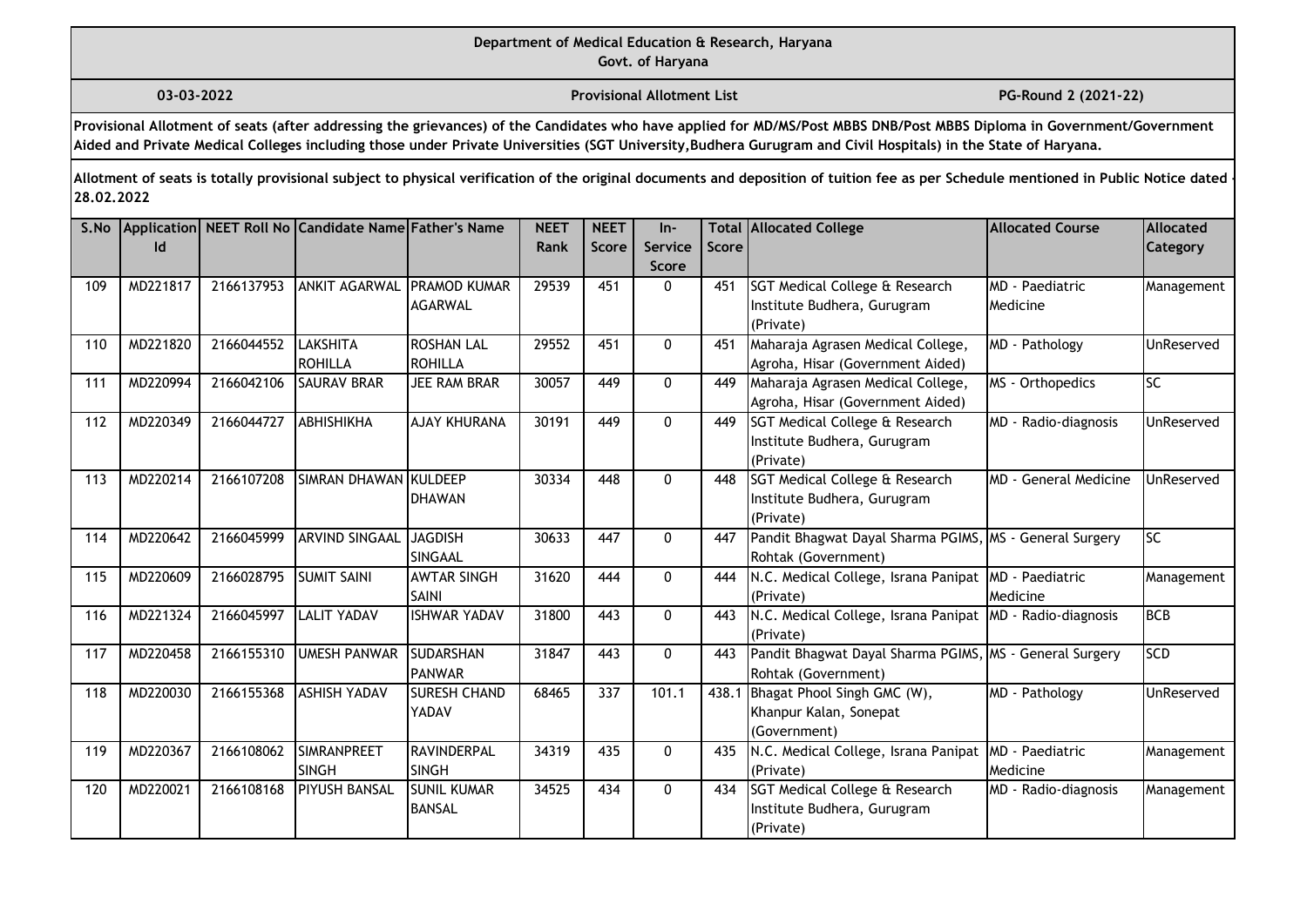**03-03-2022 Provisional Allotment List PG-Round 2 (2021-22)** 

**Provisional Allotment of seats (after addressing the grievances) of the Candidates who have applied for MD/MS/Post MBBS DNB/Post MBBS Diploma in Government/Government Aided and Private Medical Colleges including those under Private Universities (SGT University,Budhera Gurugram and Civil Hospitals) in the State of Haryana.**

| S.No | Id       |            | Application NEET Roll No Candidate Name Father's Name |                                        | <b>NEET</b><br>Rank | <b>NEET</b><br><b>Score</b> | $In-$<br>Service<br><b>Score</b> | Score | <b>Total Allocated College</b>                                                | <b>Allocated Course</b>                          | Allocated<br><b>Category</b> |
|------|----------|------------|-------------------------------------------------------|----------------------------------------|---------------------|-----------------------------|----------------------------------|-------|-------------------------------------------------------------------------------|--------------------------------------------------|------------------------------|
| 121  | MD221501 | 2166104261 | ANMOLDEEP<br>SINGH SANDHU                             | <b>AMARBIR SINGH</b><br>SANDHU         | 34641               | 433                         | $\mathbf{0}$                     | 433   | SGT Medical College & Research<br>Institute Budhera, Gurugram<br>(Private)    | MD - Radio-diagnosis                             | Management                   |
| 122  | MD221607 | 2166044204 | <b>SHREYA SINGH</b>                                   | <b>MAHENDER</b><br><b>PRATAP SINGH</b> | 35127               | 432                         | $\mathbf{0}$                     | 432   | Pandit Bhagwat Dayal Sharma PGIMS, MD - Anesthesiology<br>Rohtak (Government) |                                                  | lsc                          |
| 123  | MD220844 | 2166045952 | <b>NANCY</b>                                          | RATIBHAN<br><b>CHOPRA</b>              | 35823               | 430                         | $\mathbf{0}$                     | 430   | Pandit Bhagwat Dayal Sharma PGIMS, MD - Psychiatry<br>Rohtak (Government)     |                                                  | <b>Isc</b>                   |
| 124  | MD221911 | 2166045003 | <b>SHAILESH GUPTA</b>                                 | <b>ISHWAR DASS</b><br><b>GUPTA</b>     | 36026               | 429                         | $\mathbf{0}$                     | 429   | SGT Medical College & Research<br>Institute Budhera, Gurugram<br>(Private)    | MD - Radio-diagnosis                             | Management                   |
| 125  | MD220944 | 2166015591 | <b>PAIDI SAI</b><br><b>ABHISHEK</b>                   | PAIDI VENKATA<br>RAO                   | 36146               | 428                         | $\mathbf{0}$                     | 428   | SGT Medical College & Research<br>Institute Budhera, Gurugram<br>(Private)    | <b>MD</b> - Paediatric<br>Medicine               | Management                   |
| 126  | MD221811 | 2166042367 | <b>RAJAT</b><br><b>BUDHIRAJA</b>                      | <b>SUNIL KUMAR</b><br><b>BUDHIRAJA</b> | 36608               | 427                         | $\mathbf{0}$                     | 427   | SGT Medical College & Research<br>Institute Budhera, Gurugram<br>(Private)    | <b>MD</b> - General Medicine                     | <b>UnReserved</b>            |
| 127  | MD221416 | 2166155202 | <b>SIMRAN</b>                                         | <b>SANJAY KUMAR</b>                    | 36647               | 427                         | 0                                | 427   | Pandit Bhagwat Dayal Sharma PGIMS, MD - Community<br>Rohtak (Government)      | Medicine                                         | UnReserved                   |
| 128  | MD221552 | 2166043653 | KAVITA YADAV                                          | <b>OM PARKASH</b><br>YADAV             | 36808               | 426                         | $\mathbf{0}$                     | 426   | Bhagat Phool Singh GMC (W),<br>Khanpur Kalan, Sonepat<br>(Government)         | MD - Pathology                                   | <b>BCB IP</b>                |
| 129  | MD220411 | 2166044265 | KRITI SHARMA                                          | <b>NARENDER</b><br><b>SHARMA</b>       | 36829               | 426                         | $\mathbf 0$                      | 426   | Pandit Bhagwat Dayal Sharma PGIMS, MD - Pharmacology<br>Rohtak (Government)   |                                                  | UR IP                        |
| 130  | MD220184 | 2166045976 | MOHIT                                                 | <b>B.D.HALDER</b>                      | 72482               | 327                         | 98.1                             | 425.1 | Pandit Bhagwat Dayal Sharma PGIMS, MD - Anesthesiology<br>Rohtak (Government) |                                                  | <b>SC IP</b>                 |
| 131  | MD221866 | 2166037455 | <b>RAVAL JAIMIN</b><br><b>JAYANTILAL</b>              | RAVAL<br><b>JAYANTILAL</b>             | 37201               | 425                         | $\mathbf 0$                      | 425   | SGT Medical College & Research<br>Institute Budhera, Gurugram<br>(Private)    | <b>MD</b> - General Medicine                     | Management                   |
| 132  | MD220286 | 2166045369 | ARUNA SAHARAN PRABHU DAYAL                            | <b>SAHARAN</b>                         | 61715               | 354                         | 70.8                             |       | 424.8 Civil Hospital, Panchkula                                               | Post MBBS Diploma-<br>Obstetrics &<br>Gynecology | <b>UnReserved</b>            |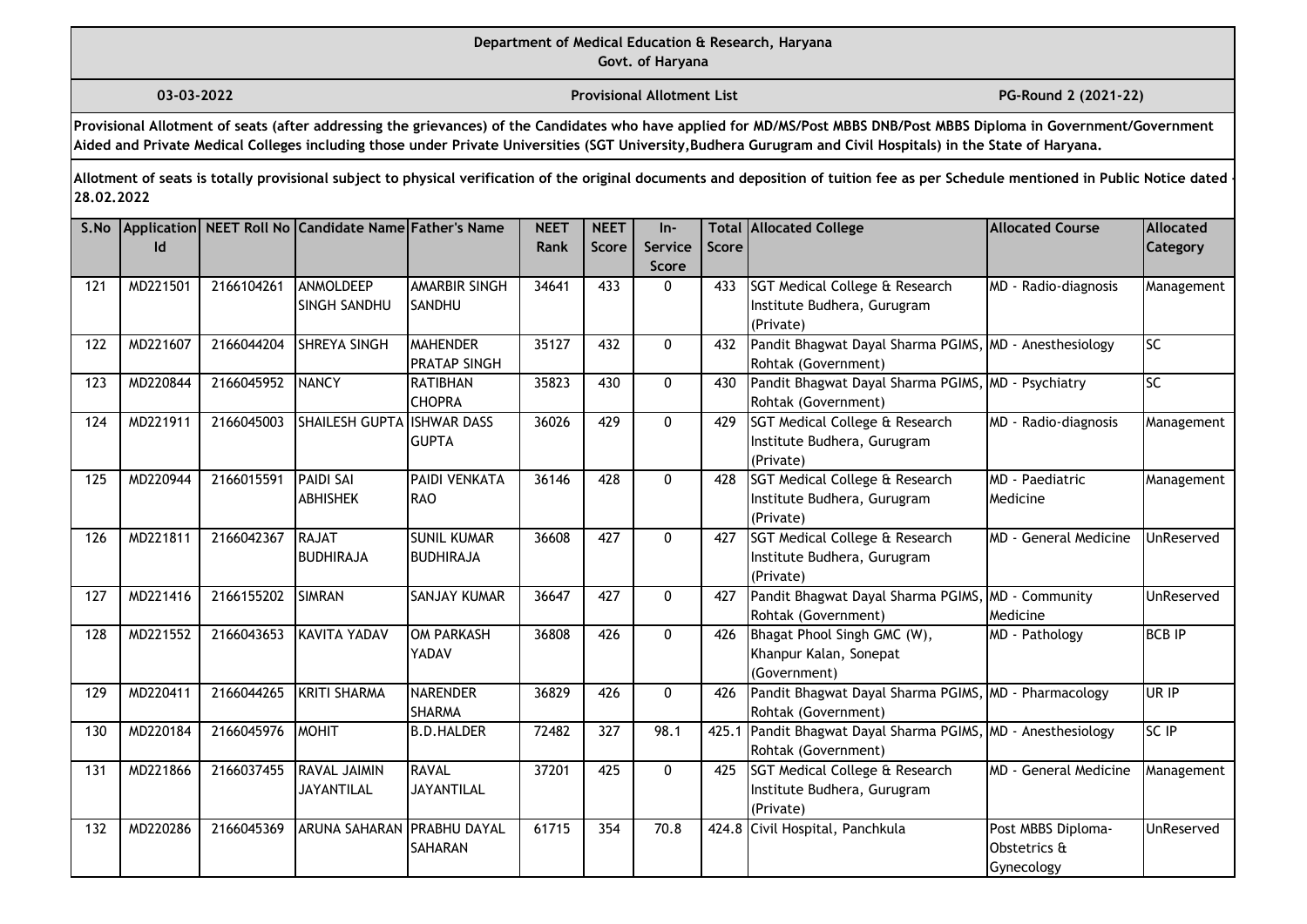# **Department of Medical Education & Research, Haryana**

**Govt. of Haryana**

**03-03-2022 Provisional Allotment List PG-Round 2 (2021-22)** 

**Provisional Allotment of seats (after addressing the grievances) of the Candidates who have applied for MD/MS/Post MBBS DNB/Post MBBS Diploma in Government/Government Aided and Private Medical Colleges including those under Private Universities (SGT University,Budhera Gurugram and Civil Hospitals) in the State of Haryana.**

| S.No | Id       |            | Application NEET Roll No Candidate Name Father's Name |                                    | <b>NEET</b><br>Rank | <b>NEET</b><br><b>Score</b> | $In-$<br>Service | Score | <b>Total Allocated College</b>                                                | <b>Allocated Course</b>                          | <b>Allocated</b><br>Category |
|------|----------|------------|-------------------------------------------------------|------------------------------------|---------------------|-----------------------------|------------------|-------|-------------------------------------------------------------------------------|--------------------------------------------------|------------------------------|
|      |          |            |                                                       |                                    |                     |                             | <b>Score</b>     |       |                                                                               |                                                  |                              |
| 133  | MD220032 | 2166045323 | <b>RAHUL SHARMA</b>                                   | KANWAR BHAN<br><b>SHARMA</b>       | 37409               | 424                         | $\mathbf{0}$     | 424   | SGT Medical College & Research<br>Institute Budhera, Gurugram<br>(Private)    | <b>MD</b> - General Medicine                     | Management                   |
| 134  | MD220933 | 2166030382 | <b>VISHAL GOYAL</b>                                   | <b>PAWAN KUMAR</b><br><b>GOYAL</b> | 37851               | 423                         | $\mathbf{0}$     | 423   | N.C. Medical College, Israna Panipat<br>(Private)                             | MS - Orthopedics                                 | UnReserved                   |
| 135  | MD221943 | 2166169283 | <b>ADITI AGRAWAL</b>                                  | <b>RAJEEV</b><br>AGRAWAL           | 38222               | 422                         | $\mathbf{0}$     | 422   | SGT Medical College & Research<br>Institute Budhera, Gurugram<br>(Private)    | MD - Obstetrics &<br>Gynecology                  | Management                   |
| 136  | MD220939 | 2166042352 | <b>SOURAV VIRMANI</b>                                 | <b>SUBHASH</b><br><b>VIRMANI</b>   | 38362               | 421                         | $\mathbf 0$      | 421   | SGT Medical College & Research<br>Institute Budhera, Gurugram<br>(Private)    | <b>MD</b> - General Medicine                     | Management                   |
| 137  | MD221402 | 2166105515 | <b>PURNIMA</b>                                        | <b>SUSHIL KUMAR</b>                | 38906               | 420                         | 0                | 420   | Pandit Bhagwat Dayal Sharma PGIMS, MD - Microbiology<br>Rohtak (Government)   |                                                  | <b>UnReserved</b>            |
| 138  | MD220718 | 2166111913 | <b>BARKHA RANI</b>                                    | <b>VIJAY SINGH</b>                 | 39353               | 418                         | $\mathbf{0}$     | 418   | Pandit Bhagwat Dayal Sharma PGIMS, MD - Pathology<br>Rohtak (Government)      |                                                  | SC                           |
| 139  | MD221865 | 2166153984 | MANVENDRA<br><b>PRATAP SINGH</b>                      | <b>RAJESH SINGH</b>                | 39437               | 418                         | $\mathbf 0$      | 418   | SGT Medical College & Research<br>Institute Budhera, Gurugram<br>(Private)    | MD - Dermatology,<br>Venereology & Leprosy       | Management                   |
| 140  | MD220621 | 2166042339 | RACHNA RANI                                           | <b>SUBHASH CHAND</b>               | 74762               | 321                         | 96.3             |       | 417.3 Civil Hospital, Panipat                                                 | Post MBBS Diploma-<br>Obstetrics &<br>Gynecology | UnReserved                   |
| 141  | MD220282 | 2166041795 | <b>RAULJI JAY</b><br>SURENDRASINH                     | <b>SURENDRASINH</b>                | 39707               | 417                         | $\mathbf{0}$     | 417   | SGT Medical College & Research<br>Institute Budhera, Gurugram<br>(Private)    | MD - General Medicine                            | Management                   |
| 142  | MD221034 | 2166036654 | <b>JHAVERI</b><br><b>AISHWARYA</b><br>TUSHARBHAI      | TUSHARBHAI                         | 41327               | 412                         | $\mathbf{0}$     | 412   | SGT Medical College & Research<br>Institute Budhera, Gurugram<br>(Private)    | MD - Obstetrics &<br>Gynecology                  | Management                   |
| 143  | MD220258 | 2166045910 | <b>SAGAR</b>                                          | <b>RAKESH KUMAR</b>                | 41539               | 411                         | $\mathbf{0}$     | 411   | Pandit Bhagwat Dayal Sharma PGIMS, MD - Anesthesiology<br>Rohtak (Government) |                                                  | <b>SCD</b>                   |
| 144  | MD221243 | 2166029631 | <b>MANSI TUTEJA</b>                                   | <b>RAKESH TUTEJA</b>               | 41590               | 411                         | 0                | 411   | N.C. Medical College, Israna Panipat<br>(Private)                             | MD - Obstetrics &<br>Gynecology                  | Management                   |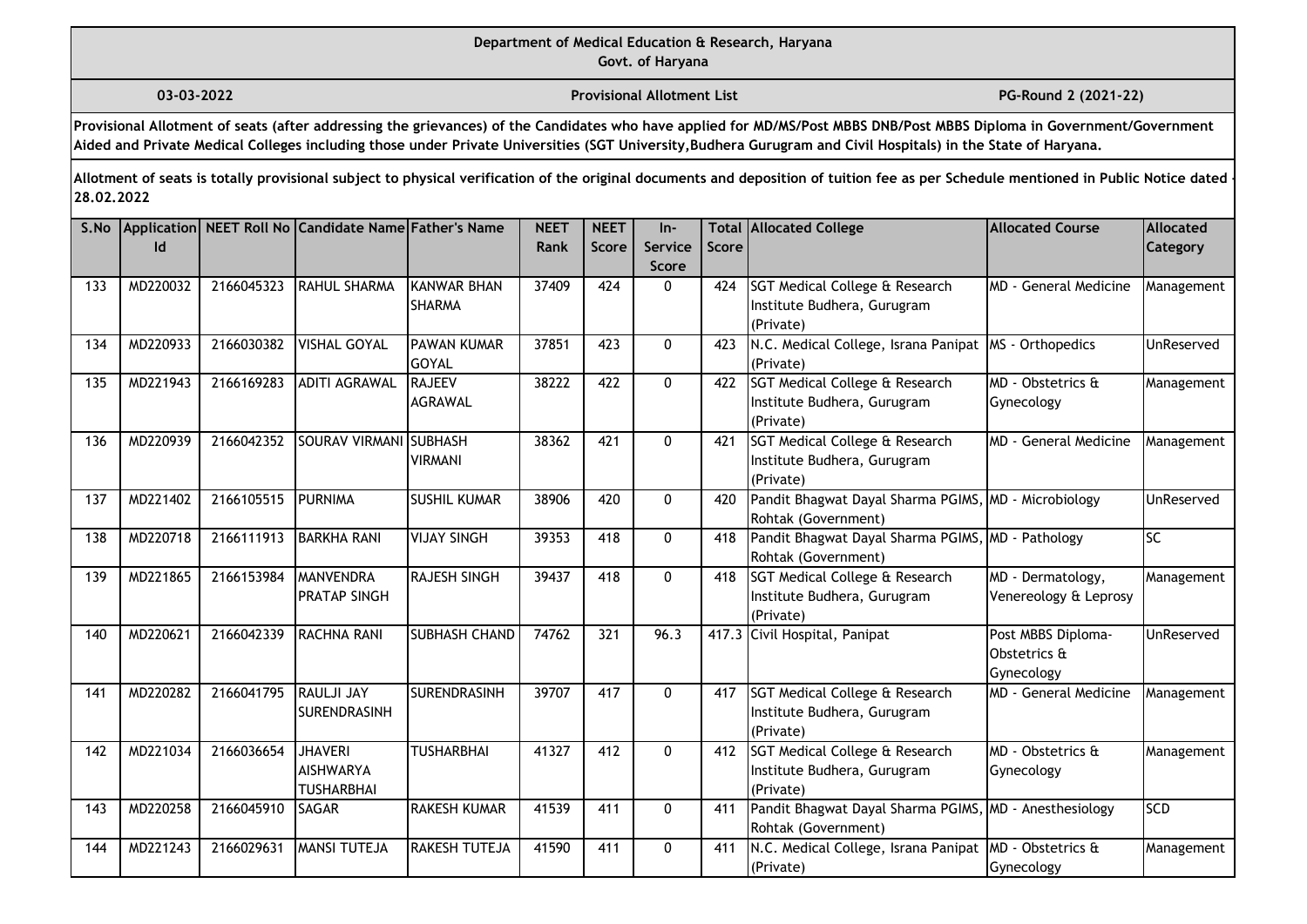**03-03-2022 Provisional Allotment List PG-Round 2 (2021-22)** 

**Provisional Allotment of seats (after addressing the grievances) of the Candidates who have applied for MD/MS/Post MBBS DNB/Post MBBS Diploma in Government/Government Aided and Private Medical Colleges including those under Private Universities (SGT University,Budhera Gurugram and Civil Hospitals) in the State of Haryana.**

| S.No | Id       |            | Application   NEET Roll No Candidate Name Father's Name |                                                         | <b>NEET</b><br>Rank | <b>NEET</b><br><b>Score</b> | $In-$<br>Service<br><b>Score</b> | Score | <b>Total Allocated College</b>                                                   | <b>Allocated Course</b>                      | <b>Allocated</b><br>Category |
|------|----------|------------|---------------------------------------------------------|---------------------------------------------------------|---------------------|-----------------------------|----------------------------------|-------|----------------------------------------------------------------------------------|----------------------------------------------|------------------------------|
| 145  | MD221119 | 2166039799 | <b>THAKOR</b><br><b>DHRUVIN</b><br><b>KANAKSINH</b>     | <b>KANAKSINH</b><br><b>CHANDRASINH</b><br><b>THAKOR</b> | 41633               | 411                         | $\mathbf{0}$                     | 411   | SGT Medical College & Research<br>Institute Budhera, Gurugram<br>(Private)       | <b>MD</b> - General Medicine                 | Management                   |
| 146  | MD221174 | 2166045302 | KALPANA                                                 | <b>ISHWAR DAS</b>                                       | 42490               | 408                         | $\mathbf 0$                      | 408   | ESIC, Faridabad (Government)                                                     | $MS -$<br>Otorhinolaryngology                | lsc                          |
| 147  | MD221171 | 2166029352 | NAMIT SOLANKI                                           | <b>RAJBIR SINGH</b><br>SOLANKI                          | 43414               | 405                         | $\mathbf 0$                      | 405   | N.C. Medical College, Israna Panipat<br>(Private)                                | MS - Orthopedics                             | Management                   |
| 148  | MD221296 | 2166044887 | <b>SUBHASH</b>                                          | <b>DARYAV SINGH</b>                                     | 69213               | 335                         | 67                               | 402   | Civil Hospital, Hisar                                                            | Post MBBS Diploma- ENT UnReserved            |                              |
| 149  | MD221520 | 2166040832 | <b>CHALIAWALA</b><br>YASH UPENDRA                       | <b>UPENDRA</b>                                          | 44832               | 401                         | $\mathbf{0}$                     | 401   | SGT Medical College & Research<br>Institute Budhera, Gurugram<br>(Private)       | MS - Orthopedics                             | Management                   |
| 150  | MD220745 | 2166028646 | POULOMI ROY                                             | <b>ASHIM KUMAR</b><br>ROY                               | 46568               | 396                         | $\mathbf{0}$                     | 396   | SGT Medical College & Research<br>Institute Budhera, Gurugram<br>(Private)       | MD - Dermatology,<br>Venereology & Leprosy   | Management                   |
| 151  | MD221815 | 2166044295 | KIRAN BHATTI                                            | OM PRAKASH<br>BHATTI                                    | 82442               | 304                         | 91.2                             |       | 395.2 Pandit Bhagwat Dayal Sharma PGIMS<br>Rohtak (Government)                   | MD - Community<br>Medicine                   | UnReserved                   |
| 152  | MD220828 | 2166155158 | <b>VIJAY ARPAN</b>                                      | <b>RANDHIR SINGH</b>                                    | 72328               | 327                         | 65.4                             |       | 392.4 Shaheed Hassan Khan Mewati GMC,<br>Nalhar, Nuh (Government)                | MD - Community<br>Medicine                   | UnReserved                   |
| 153  | MD221575 | 2166116067 | <b>LALIT KUMAR</b><br>KUMAWAT                           | <b>MOHAN LAL</b><br>KUMAWAT                             | 47908               | 392                         | $\mathbf 0$                      | 392   | Adesh Medical College, Kurukshetra<br>(Private)                                  | MD - Respiratory<br>Medicine                 | Management                   |
| 154  | MD221230 | 2166045729 | <b>TANVI</b>                                            | YASH PAL SINGH<br><b>SOLANKI</b>                        | 72932               | 326                         | 65.2                             |       | 391.2 Civil Hospital, Bahadurgarh                                                | Post MBBS Diploma -<br>Ophtalmology          | UnReserved                   |
| 155  | MD220634 | 2166025073 | NIKITA<br><b>GHANSHYAM</b><br><b>HIAL</b>               | <b>GHANSHYAM</b><br><b>JAIN</b>                         | 48325               | 391                         | $\mathbf{0}$                     | 391   | SGT Medical College & Research<br>Institute Budhera, Gurugram<br>(Private)       | $\overline{MD}$ - Obstetrics &<br>Gynecology | Management                   |
| 156  | MD220535 | 2166036632 | SOLANKI<br><b>RAJDIPSINH</b><br>SIDDHARAJSINH           | <b>SOLANKI</b><br>SIDDHARAJSINH<br><b>AMARSINH</b>      | 48476               | $\overline{390}$            | $\mathbf 0$                      | 390   | SGT Medical College & Research<br>Institute Budhera, Gurugram<br>(Private)       | MS - General Surgery                         | Management                   |
| 157  | MD221363 | 2166046187 | <b>ATTAM PARKASH INDER SINGH</b>                        |                                                         | 84096               | 300                         | 90                               | 390   | Pandit Bhagwat Dayal Sharma PGIMS, MD - Forensic Medicine<br>Rohtak (Government) |                                              | UR IP                        |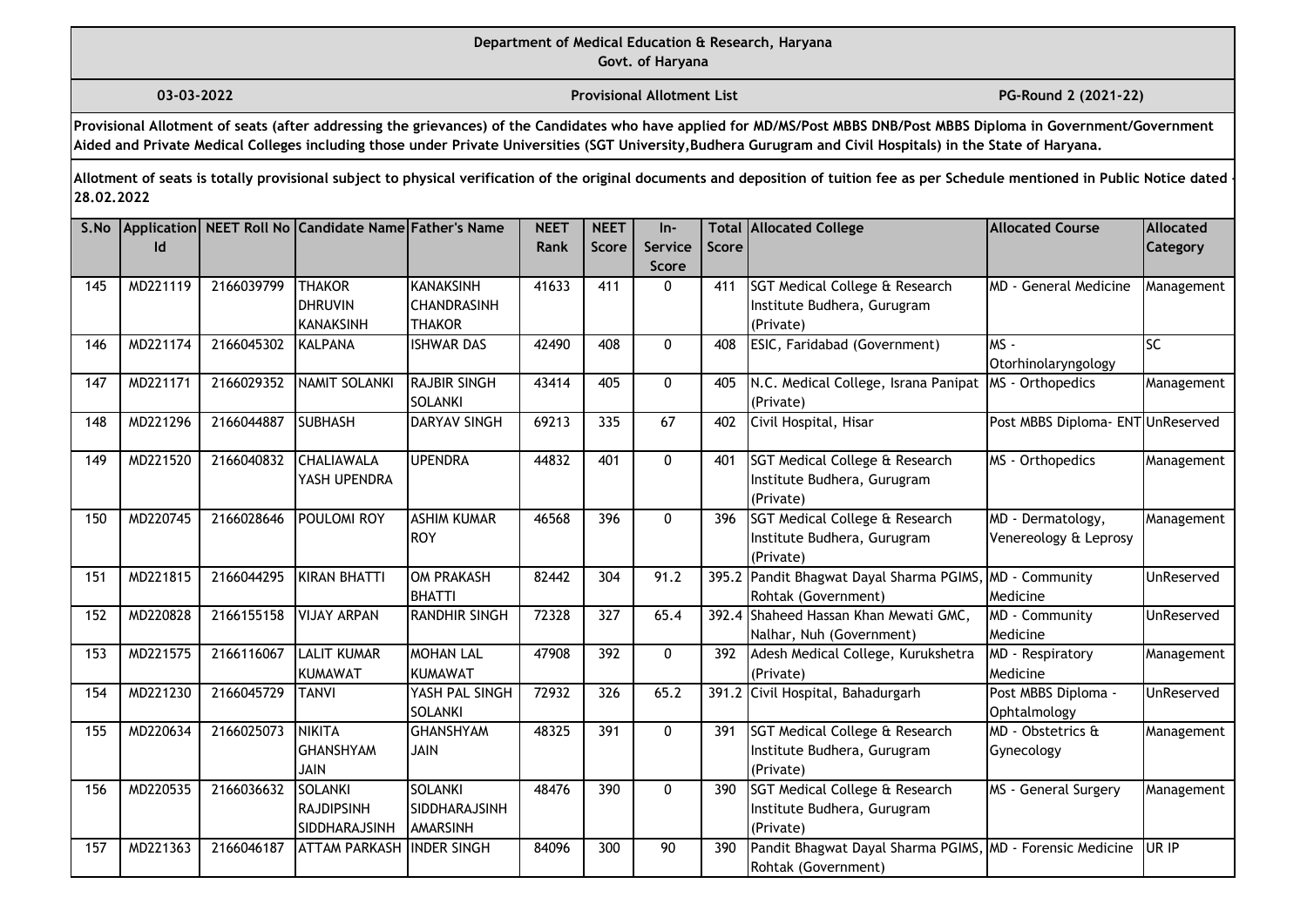**03-03-2022 Provisional Allotment List PG-Round 2 (2021-22)** 

**Provisional Allotment of seats (after addressing the grievances) of the Candidates who have applied for MD/MS/Post MBBS DNB/Post MBBS Diploma in Government/Government Aided and Private Medical Colleges including those under Private Universities (SGT University,Budhera Gurugram and Civil Hospitals) in the State of Haryana.**

| S.No | Id       |            | Application NEET Roll No Candidate Name Father's Name  |                                      | <b>NEET</b><br>Rank | <b>NEET</b><br><b>Score</b> | $In-$<br><b>Service</b><br><b>Score</b> | Score | <b>Total Allocated College</b>                                                        | <b>Allocated Course</b>            | Allocated<br><b>Category</b> |
|------|----------|------------|--------------------------------------------------------|--------------------------------------|---------------------|-----------------------------|-----------------------------------------|-------|---------------------------------------------------------------------------------------|------------------------------------|------------------------------|
| 158  | MD220646 | 2166154466 | <b>RASHMI NAIN</b>                                     | <b>BRAHAM</b><br><b>PRAKASH NAIN</b> | 49038               | 389                         | $\mathbf{0}$                            | 389   | ESIC, Faridabad (Government)                                                          | MD - Community<br>Medicine         | UnReserved                   |
| 159  | MD220020 | 2166107665 | KRITIKA                                                | <b>ANIL KUMAR</b><br><b>GARG</b>     | 49044               | 389                         | $\mathbf{0}$                            | 389   | N.C. Medical College, Israna Panipat<br>(Private)                                     | MS - Ophthalmology                 | UR IP                        |
| 160  | MD221915 | 2166044828 | <b>SEERAT</b>                                          | <b>BALWANT SINGH</b><br><b>MALHI</b> | 49331               | 388                         | $\mathbf{0}$                            | 388   | SGT Medical College & Research<br>Institute Budhera, Gurugram<br>(Private)            | MD - Obstetrics &<br>Gynecology    | UnReserved                   |
| 161  | MD221469 | 2166044046 | <b>SHILPA SINHA</b>                                    | <b>VIKRAM KARAN</b>                  | 49743               | 387                         | $\mathbf 0$                             | 387   | Maharaja Agrasen Medical College,<br>Agroha, Hisar (Government Aided)                 | MD - Community<br>Medicine         | <b>UnReserved</b>            |
| 162  | MD220748 | 2166029503 | Ikirtika<br><b>BALHARA</b>                             | <b>RAJINDER</b><br><b>KUMAR</b>      | 49802               | 387                         | $\mathbf{0}$                            | 387   | SGT Medical College & Research<br>Institute Budhera, Gurugram<br>(Private)            | MD - Paediatric<br>Medicine        | Management                   |
| 163  | MD220536 | 2166043539 | <b>JYOTI GULATI</b>                                    | <b>LALIT MOHAN</b><br><b>GULATI</b>  | 49810               | 387                         | $\mathbf{0}$                            | 387   | <b>SGT Medical College &amp; Research</b><br>Institute Budhera, Gurugram<br>(Private) | MD - Paediatric<br><b>Medicine</b> | <b>UnReserved</b>            |
| 164  | MD220068 | 2166041207 | <b>SOJITRA VASU</b><br>HARESHBHAI                      | <b>HARESH SOJITRA</b>                | 50081               | 386                         | $\mathbf 0$                             | 386   | SGT Medical College & Research<br>Institute Budhera, Gurugram<br>(Private)            | MS - Orthopedics                   | Management                   |
| 165  | MD220447 | 2166043906 | <b>ANISHA YADAV</b>                                    | <b>SATYAPAL</b><br>YADAV             | 50485               | 385                         | $\mathbf{0}$                            | 385   | KCGMC, Karnal (Government)                                                            | MD - Microbiology                  | UnReserved                   |
| 166  | MD220668 | 2166043809 | PRAVESH KUMAR RAMNIWAS                                 |                                      | 51074               | 383                         | $\mathbf{0}$                            | 383   | Pandit Bhagwat Dayal Sharma PGIMS, MD - Anesthesiology<br>Rohtak (Government)         |                                    | <b>SCD</b>                   |
| 167  | MD220084 | 2166155302 | <b>HIMANI</b>                                          | <b>SUBHASH</b><br><b>CHANDER</b>     | 51136               | 383                         | $\mathbf{0}$                            | 383   | ESIC, Faridabad (Government)                                                          | MD - Community<br>Medicine         | UnReserved                   |
| 168  | MD221893 | 2166107671 | <b>PRIYANKA</b><br><b>NARULA</b>                       | ARVIND NARULA                        | 51164               | 383                         | $\mathbf{0}$                            | 383   | SGT Medical College & Research<br>Institute Budhera, Gurugram<br>(Private)            | MS - Ophthalmology                 | Management                   |
| 169  | MD221832 | 2166140736 | <b>GANTA VENKATA GANTA KONDA</b><br><b>MANI SRIKAR</b> | <b>I</b> RAO                         | 51631               | 381                         | $\mathbf 0$                             | 381   | SGT Medical College & Research<br>Institute Budhera, Gurugram<br>(Private)            | MD - Respiratory<br>Medicine       | Management                   |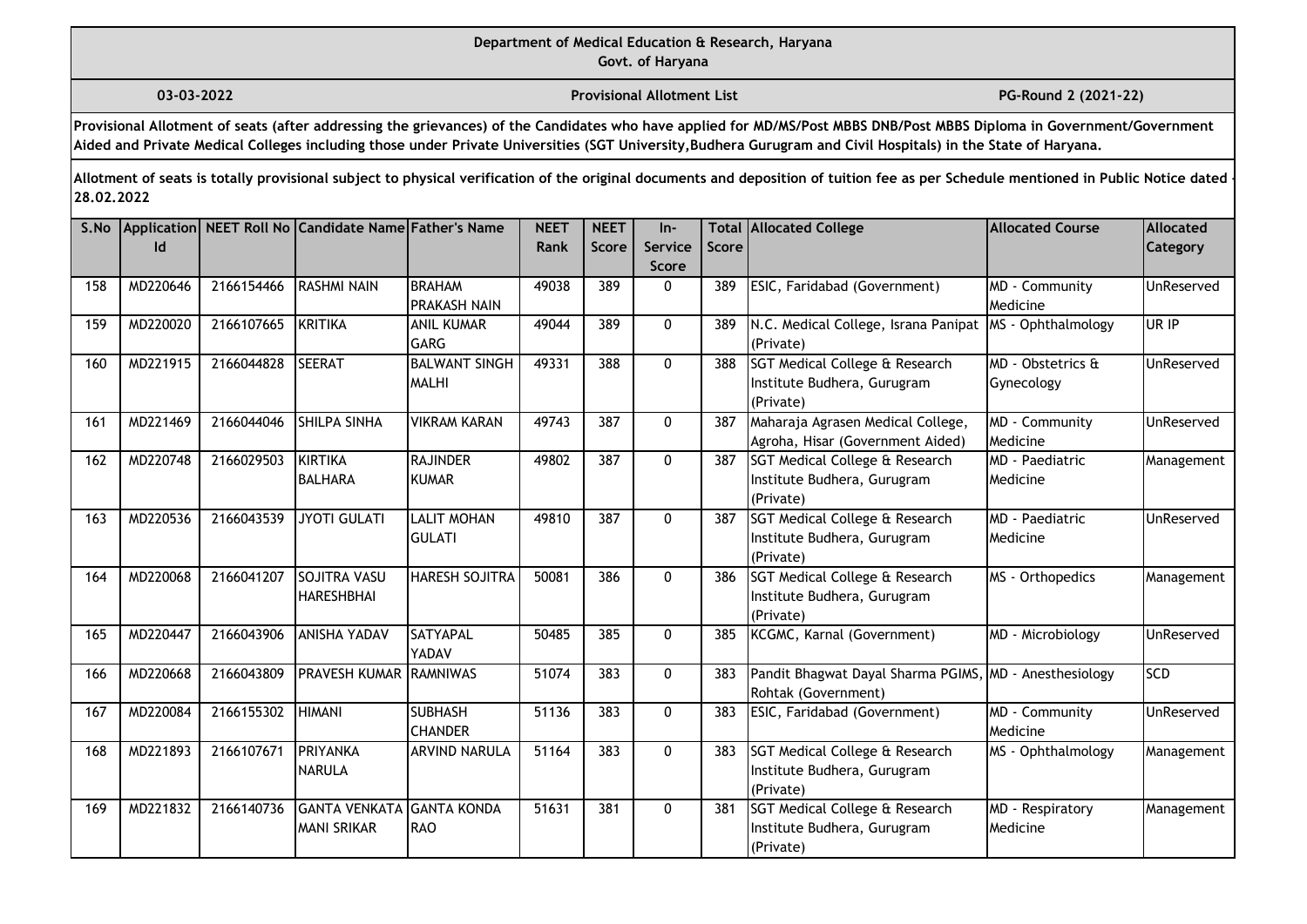**03-03-2022 Provisional Allotment List PG-Round 2 (2021-22)** 

**Provisional Allotment of seats (after addressing the grievances) of the Candidates who have applied for MD/MS/Post MBBS DNB/Post MBBS Diploma in Government/Government Aided and Private Medical Colleges including those under Private Universities (SGT University,Budhera Gurugram and Civil Hospitals) in the State of Haryana.**

| S.No | Id       |            | Application NEET Roll No Candidate Name Father's Name |                                    | <b>NEET</b><br>Rank | <b>NEET</b><br><b>Score</b> | $In-$<br><b>Service</b><br><b>Score</b> | Score | <b>Total Allocated College</b>                                              | <b>Allocated Course</b>                   | Allocated<br>Category |
|------|----------|------------|-------------------------------------------------------|------------------------------------|---------------------|-----------------------------|-----------------------------------------|-------|-----------------------------------------------------------------------------|-------------------------------------------|-----------------------|
| 170  | MD220136 | 2166106259 | <b>AAKRITI SOOD</b>                                   | <b>RAJEEV SOOD</b>                 | 52989               | 378                         | $\mathbf{0}$                            | 378   | SGT Medical College & Research<br>Institute Budhera, Gurugram<br>(Private)  | MD - Psychiatry                           | Management            |
| 171  | MD221700 | 2166107054 | <b>ALPNA</b>                                          | AMAR SINGH                         | 53483               | 376                         | 0                                       | 376   | Maharaja Agrasen Medical College,<br>Agroha, Hisar (Government Aided)       | MD - Anesthesiology                       | <b>SCD</b>            |
| 172  | MD220393 | 2166044802 | <b>ANKIT GOYAL</b>                                    | <b>BAJRANG GOYAL</b>               | 53644               | 376                         | 0                                       | 376   | Civil Hospital, Panchkula                                                   | Post MBBS DNB -<br>Orthopedics            | <b>UnReserved</b>     |
| 173  | MD220227 | 2166045096 | KAPIL KUMAR<br><b>SWAMI</b>                           | <b>BALVEER SINGH</b>               | 53758               | 375                         | 0                                       | 375   | Pandit Bhagwat Dayal Sharma PGIMS,<br>Rohtak (Government)                   | MD - Pathology                            | <b>BCA</b>            |
| 174  | MD221228 | 2166154484 | NAINA CHHABRA                                         | <b>CHARANJIT</b><br><b>CHHABRA</b> | 53817               | 375                         | $\mathbf 0$                             | 375   | Pandit Bhagwat Dayal Sharma PGIMS, MD - Microbiology<br>Rohtak (Government) |                                           | UR IP                 |
| 175  | MD221862 | 2166045962 | <b>VIKAS</b>                                          | <b>ROHTASH</b>                     | 54079               | $\overline{375}$            | $\mathbf 0$                             | 375   | Bhagat Phool Singh GMC (W),<br>Khanpur Kalan, Sonepat<br>(Government)       | MD - Pharmacology                         | SC IP                 |
| 176  | MD221914 | 2166104729 | SHIRIN                                                | <b>SUBASH</b><br><b>CHANDER</b>    | 54125               | 375                         | 0                                       | 375   | N.C. Medical College, Israna Panipat<br>(Private)                           | MS - General Surgery                      | Management            |
| 177  | MD221244 | 2166045073 | <b>ASHISH VERMA</b>                                   | <b>ASHOK VERMA</b>                 | 89343               | 288                         | 86.4                                    |       | 374.4 Bhagat Phool Singh GMC (W),<br>Khanpur Kalan, Sonepat<br>(Government) | <b>MD</b> - Forensic Medicine             | UR IP                 |
| 178  | MD221875 | 2166027878 | <b>NIKHIL GODARA</b>                                  | <b>ANIL KUMAR</b>                  | 54845               | 373                         | $\mathbf{0}$                            | 373   | SGT Medical College & Research<br>Institute Budhera, Gurugram<br>(Private)  | MS - Ophthalmology                        | UnReserved            |
| 179  | MD220809 | 2166105084 | <b>ADITYA MONGA</b>                                   | <b>JASPAL MONGA</b>                | 55363               | 371                         | $\mathbf{0}$                            | 371   | Adesh Medical College, Kurukshetra<br>(Private)                             | MS - General Surgery                      | Management            |
| 180  | MD221285 | 2166045770 | <b>MANINDER KAUR</b>                                  | <b>MANJIT SINGH</b>                | 90428               | 285                         | 85.5                                    |       | 370.5 Civil Hospital, Panchkula                                             | Post MBBS DNB -<br>Obsterics & Gynecology | <b>BCA</b>            |
| 181  | MD220666 | 2166043573 | BHARTI                                                | <b>MAMCHAND</b>                    | 55733               | $\overline{370}$            | $\mathbf 0$                             | 370   | SGT Medical College & Research<br>Institute Budhera, Gurugram<br>(Private)  | MD - Anesthesiology                       | UnReserved            |
| 182  | MD220913 | 2166044126 | <b>ANOOP</b>                                          | <b>KAMSINGH</b>                    | 56030               | 370                         | 0                                       | 370   | Pandit Bhagwat Dayal Sharma PGIMS, MD - Radiation<br>Rohtak (Government)    | Oncology                                  | <b>SCD</b>            |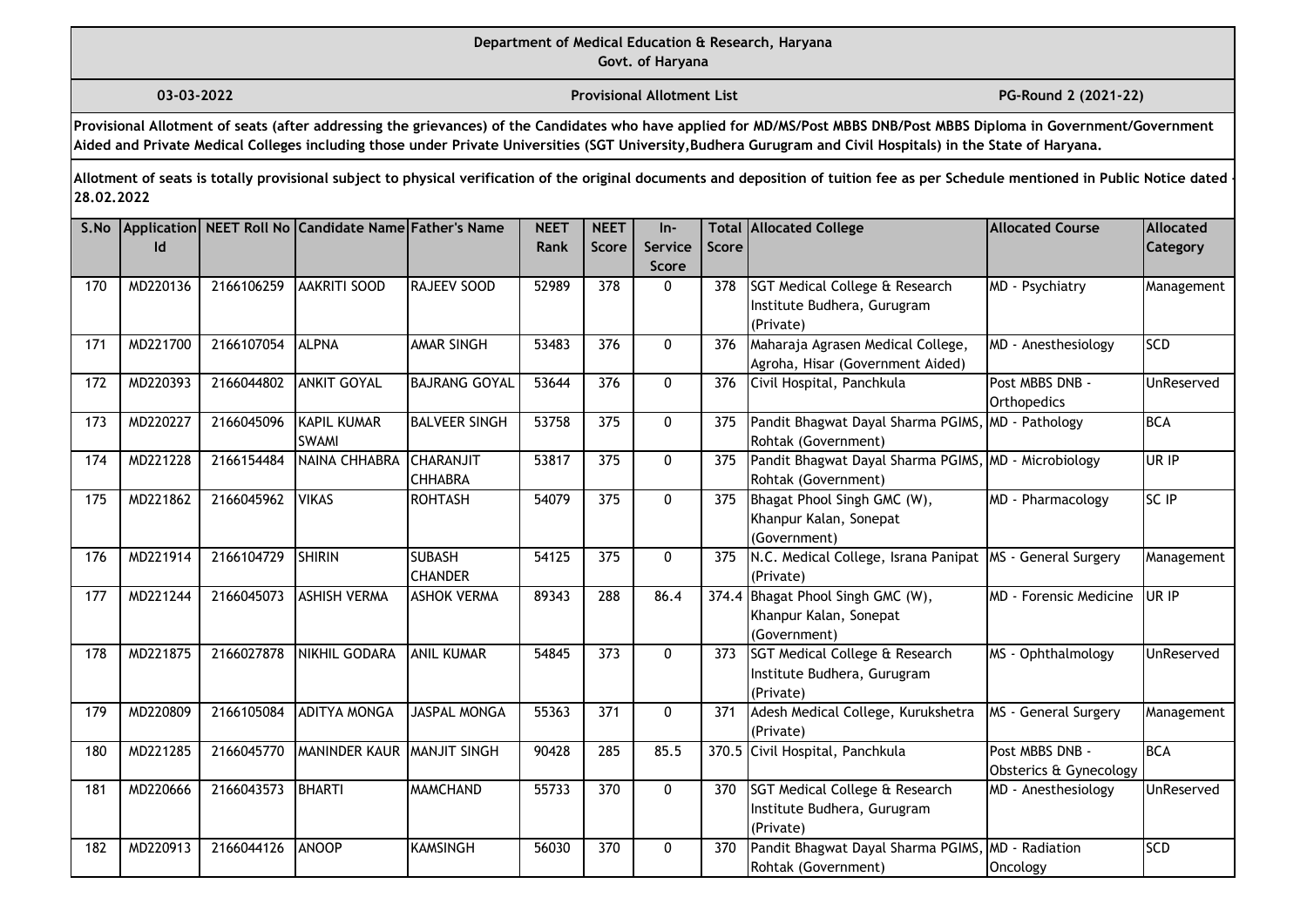**03-03-2022 Provisional Allotment List PG-Round 2 (2021-22)** 

**Provisional Allotment of seats (after addressing the grievances) of the Candidates who have applied for MD/MS/Post MBBS DNB/Post MBBS Diploma in Government/Government Aided and Private Medical Colleges including those under Private Universities (SGT University,Budhera Gurugram and Civil Hospitals) in the State of Haryana.**

| S.No | Id       |            | Application NEET Roll No Candidate Name Father's Name |                                                   | <b>NEET</b><br>Rank | <b>NEET</b><br><b>Score</b> | $In-$<br>Service<br><b>Score</b> | Score | <b>Total Allocated College</b>                                                        | <b>Allocated Course</b>       | Allocated<br>Category |
|------|----------|------------|-------------------------------------------------------|---------------------------------------------------|---------------------|-----------------------------|----------------------------------|-------|---------------------------------------------------------------------------------------|-------------------------------|-----------------------|
| 183  | MD220934 | 2166106033 | <b>SUMAN RANI</b>                                     | <b>VIJAY SINGH</b>                                | 56162               | 369                         | $\mathbf{0}$                     | 369   | SGT Medical College & Research<br>Institute Budhera, Gurugram<br>(Private)            | MD - Anesthesiology           | Management            |
| 184  | MD220172 | 2166044643 | <b>GARIMA</b>                                         | <b>SHAMSHER</b><br><b>SINGH</b>                   | 56698               | 367                         | $\mathbf{0}$                     | 367   | SGT Medical College & Research<br>Institute Budhera, Gurugram<br>(Private)            | MD - Anesthesiology           | Management            |
| 185  | MD220986 | 2166042494 | YASHU                                                 | <b>ANIL MITTAL</b>                                | 57644               | 365                         | $\Omega$                         | 365   | SGT Medical College & Research<br>Institute Budhera, Gurugram<br>(Private)            | MS - General Surgery          | UnReserved            |
| 186  | MD220899 | 2166155033 | PRIYANKA YADAV RAJENDER SINGH                         | YADAV                                             | 58436               | 363                         | $\mathbf{0}$                     | 363   | Adesh Medical College, Kurukshetra<br>(Private)                                       | MS - Ophthalmology            | UnReserved            |
| 187  | MD221292 | 2166037021 | <b>RAO RUTU</b><br><b>KAUSHIKBHAI</b>                 | <b>KAUSHIKBHAI</b><br><b>BAROT</b>                | 58536               | 363                         | 0                                | 363   | Adesh Medical College, Kurukshetra<br>(Private)                                       | MS - Ophthalmology            | Management            |
| 188  | MD220980 | 2166108253 | <b>SHAINA</b>                                         | <b>VINOD KUMAR</b>                                | 58761               | 362                         | 0                                | 362   | Adesh Medical College, Kurukshetra<br>(Private)                                       | MD - Anesthesiology           | Management            |
| 189  | MD220599 | 2166039345 | KOTHARI JAIRAJ<br><b>HIREN</b>                        | <b>KOTHARI HIREN</b><br>SAUBHAGYACHA<br><b>ND</b> | 59023               | 361                         | $\mathbf{0}$                     | 361   | SGT Medical College & Research<br>Institute Budhera, Gurugram<br>(Private)            | MS - General Surgery          | Management            |
| 190  | MD221325 | 2166044181 | <b>ANUMEHA</b><br><b>VASHIST</b>                      | <b>MADAN GOPAL</b><br><b>VASHIST</b>              | 59055               | 361                         | $\mathbf{0}$                     | 361   | <b>SGT Medical College &amp; Research</b><br>Institute Budhera, Gurugram<br>(Private) | MD - Anesthesiology           | Management            |
| 191  | MD220474 | 2166154388 | <b>ABHISHEK YADAV</b>                                 | <b>ASHOK KUMAR</b><br>YADAV                       | 59108               | 361                         | $\mathbf{0}$                     | 361   | SGT Medical College & Research<br>Institute Budhera, Gurugram<br>(Private)            | MS - General Surgery          | UnReserved            |
| 192  | MD221320 | 2166107475 | ADEEP ADITYA<br><b>KIRDATT</b>                        | <b>ADITYA KIRDATT</b>                             | 60149               | 358                         | 0                                | 358   | N.C. Medical College, Israna Panipat<br>(Private)                                     | $MS -$<br>Otorhinolaryngology | Management            |
| 193  | MD221500 | 2166110424 | <b>AJAY GROVER</b>                                    | <b>RAMAVTAR</b><br><b>GROVER</b>                  | 96111               | $\overline{273}$            | 81.9                             |       | 354.9 Shaheed Hassan Khan Mewati GMC,<br>Nalhar, Nuh (Government)                     | <b>MD</b> - Forensic Medicine | UnReserved            |
| 194  | MD221910 | 2166013051 | ANILKUMAR<br>VEMULA                                   | RAVINDRA BABU<br><b>VEMULA</b>                    | 61704               | 354                         | $\mathbf 0$                      | 354   | SGT Medical College & Research<br>Institute Budhera, Gurugram<br>(Private)            | MS - General Surgery          | Management            |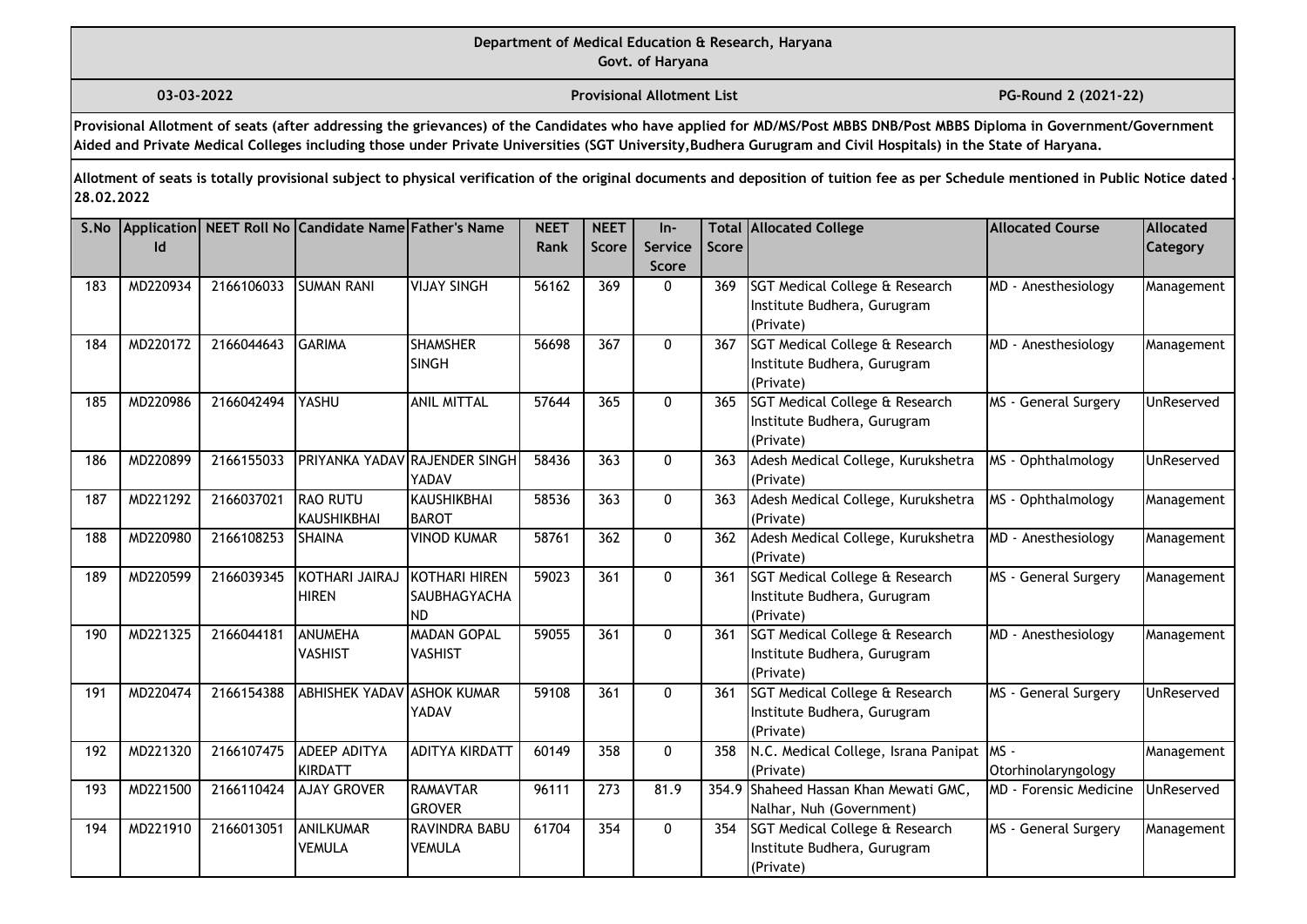**03-03-2022 Provisional Allotment List PG-Round 2 (2021-22)** 

**Provisional Allotment of seats (after addressing the grievances) of the Candidates who have applied for MD/MS/Post MBBS DNB/Post MBBS Diploma in Government/Government Aided and Private Medical Colleges including those under Private Universities (SGT University,Budhera Gurugram and Civil Hospitals) in the State of Haryana.**

| S.No | Id       |            | Application NEET Roll No Candidate Name Father's Name |                                            | <b>NEET</b><br>Rank | <b>NEET</b><br><b>Score</b> | $In-$<br>Service<br><b>Score</b> | Score | <b>Total Allocated College</b>                                                   | <b>Allocated Course</b>                   | Allocated<br>Category |
|------|----------|------------|-------------------------------------------------------|--------------------------------------------|---------------------|-----------------------------|----------------------------------|-------|----------------------------------------------------------------------------------|-------------------------------------------|-----------------------|
| 195  | MD221774 | 2166167119 | <b>ADITYA RAVAL</b>                                   | <b>ANANTKUMAR</b><br><b>RAVAL</b>          | 62534               | 352                         | $\mathbf{0}$                     | 352   | SGT Medical College & Research<br>Institute Budhera, Gurugram<br>(Private)       | MS - General Surgery                      | Management            |
| 196  | MD221097 | 2166105414 | <b>PRIYAL MITTAL</b>                                  | SANJEEV MITTAL                             | 65459               | 345                         | 0                                | 345   | SGT Medical College & Research<br>Institute Budhera, Gurugram<br>(Private)       | MD - Respiratory<br>Medicine              | Management            |
| 197  | MD220865 | 2166032557 | <b>DEEPINDER</b><br><b>NARANG</b>                     | <b>SHAM NARANG</b>                         | 66240               | 342                         | $\mathbf{0}$                     | 342   | Pandit Bhagwat Dayal Sharma PGIMS, MD - Pharmacology<br>Rohtak (Government)      |                                           | UnReserved            |
| 198  | MD221928 | 2166039600 | <b>VACHHANI</b><br>PARTHKUMAR<br>BHAGVANJIBHAI        | <b>BHAGVANJIBHAI</b><br><b>G. VACHHANI</b> | 66612               | 341                         | $\mathbf{0}$                     | 341   | SGT Medical College & Research<br>Institute Budhera, Gurugram<br>(Private)       | MD - Anesthesiology                       | Management            |
| 199  | MD221360 | 2166043488 | KARTEEKA                                              | <b>JEEWAN LAL</b>                          | 66633               | 341                         | $\mathbf{0}$                     | 341   | ESIC, Faridabad (Government)                                                     | MD - Microbiology                         | UnReserved            |
| 200  | MD221460 | 2166020214 | <b>PAWAN KUMAR</b>                                    | <b>RAMSWARTH</b><br><b>SAHU</b>            | 66941               | 340                         | 0                                | 340   | SGT Medical College & Research<br>Institute Budhera, Gurugram<br>(Private)       | MS - Orthopedics                          | <b>NRI</b>            |
| 201  | MD220125 | 2166034346 | <b>PATEL VISHAL</b>                                   | <b>ASHOKKUMAR</b>                          | 67055               | 340                         | $\mathbf{0}$                     | 340   | SGT Medical College & Research<br>Institute Budhera, Gurugram<br>(Private)       | MS - General Surgery                      | Management            |
| 202  | MD220657 | 2166043333 | <b>MANISH</b><br>MAHLAWAT                             | <b>BALWANT SINGH</b>                       | 67198               | 340                         | 0                                | 340   | Pandit Bhagwat Dayal Sharma PGIMS, MD - Forensic Medicine<br>Rohtak (Government) |                                           | <b>UnReserved</b>     |
| 203  | MD221547 | 2166042448 | KANCHAN KALRA VINOD KALRA                             |                                            | 67654               | 339                         | 0                                | 339   | Adesh Medical College, Kurukshetra<br>(Private)                                  | MD - Anesthesiology                       | UnReserved            |
| 204  | MD220990 | 2166101511 | <b>PRITAM DAS</b>                                     | PRIYAJIT DAS                               | 68161               | 338                         | 0                                | 338   | Adesh Medical College, Kurukshetra<br>(Private)                                  | MS - General Surgery                      | Management            |
| 205  | MD221035 | 2166045021 | MANOJ KUMAR                                           | <b>JAGDISH</b><br><b>CHANDER</b>           | 92947               | 280                         | 56                               | 336   | Civil Hospital, Panchkula                                                        | Post MBBS DNB -<br><b>General Surgery</b> | SC                    |
| 206  | MD220692 | 2166045358 | <b>ISHA SINGH</b>                                     | NARINDER SINGH                             | 69062               | 335                         | $\mathbf 0$                      | 335   | SGT Medical College & Research<br>Institute Budhera, Gurugram<br>(Private)       | MD - Anesthesiology                       | Management            |
| 207  | MD221662 | 2166029417 | <b>ABHISHEK</b><br><b>SHARMA</b>                      | <b>RAJENDRA</b><br>PRASAD SHARMA           | 69428               | 335                         | 0                                | 335   | N.C. Medical College, Israna Panipat   MD - Anesthesiology<br>(Private)          |                                           | Management            |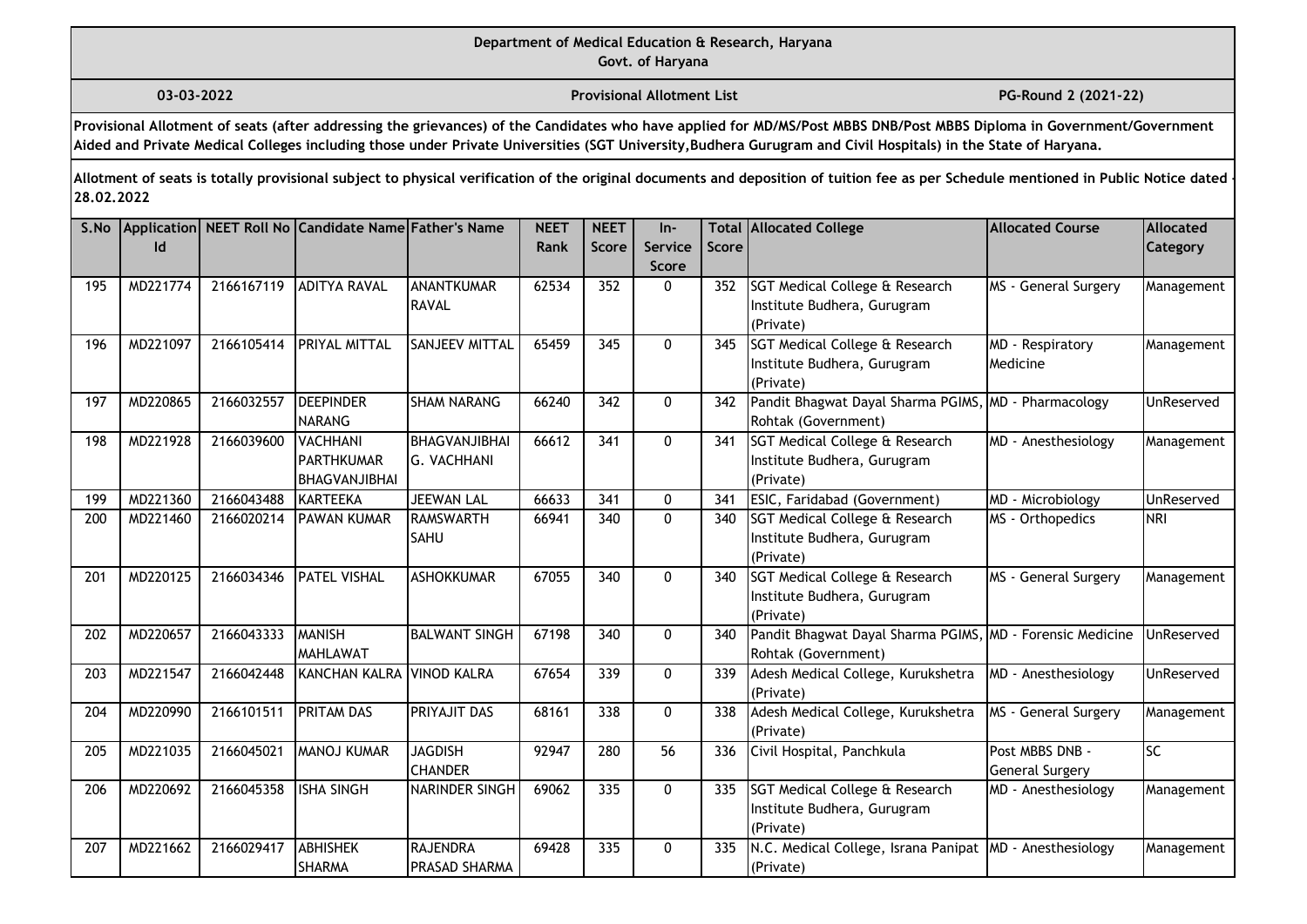**03-03-2022 Provisional Allotment List PG-Round 2 (2021-22)** 

**Provisional Allotment of seats (after addressing the grievances) of the Candidates who have applied for MD/MS/Post MBBS DNB/Post MBBS Diploma in Government/Government Aided and Private Medical Colleges including those under Private Universities (SGT University,Budhera Gurugram and Civil Hospitals) in the State of Haryana.**

| S.No | Id       |            | Application   NEET Roll No Candidate Name Father's Name |                                        | <b>NEET</b><br>Rank | <b>NEET</b><br>Score | $In-$<br>Service | <b>Score</b> | <b>Total Allocated College</b>                                             | <b>Allocated Course</b>                          | <b>Allocated</b><br>Category |
|------|----------|------------|---------------------------------------------------------|----------------------------------------|---------------------|----------------------|------------------|--------------|----------------------------------------------------------------------------|--------------------------------------------------|------------------------------|
|      |          |            |                                                         |                                        |                     |                      | <b>Score</b>     |              |                                                                            |                                                  |                              |
| 208  | MD221269 | 2166065113 | <b>ANUSHA STANI</b>                                     | <b>STANI SLAVOSE</b>                   | 70939               | 331                  | $\mathbf{0}$     | 331          | SGT Medical College & Research<br>Institute Budhera, Gurugram<br>(Private) | MS-<br>Otorhinolaryngology                       | Management                   |
| 209  | MD220434 | 2166043715 | <b>POONAM YADAV</b>                                     | <b>RAJ KUMAR</b><br>YADAV              | 71970               | 328                  | $\mathbf{0}$     | 328          | Civil Hospital, Faridabad                                                  | Post MBBS Diploma-<br>Obstetrics &<br>Gynecology | UnReserved                   |
| 210  | MD220339 | 2166044695 | <b>MANSI</b>                                            | <b>SUBHASH</b><br><b>CHANDER MEHTA</b> | 71997               | 328                  | $\mathbf{0}$     | 328          | Maharaja Agrasen Medical College,<br>Agroha, Hisar (Government Aided)      | MD - Microbiology                                | UR IP                        |
| 211  | MD220457 | 2166044003 | <b>ROHIT KUMAR</b><br><b>JAKHAR</b>                     | <b>SURESH KUMAR</b><br><b>JAKHAR</b>   | 73265               | 325                  | $\Omega$         | 325          | SGT Medical College & Research<br>Institute Budhera, Gurugram<br>(Private) | MS -<br>Otorhinolaryngology                      | Management                   |
| 212  | MD221655 | 2166042255 | <b>TUSHAR</b><br>BHADADA                                | SANJAY<br><b>BHADADA</b>               | 73599               | 325                  | 0                | 325          | Maharaja Agrasen Medical College,<br>Agroha, Hisar (Government Aided)      | MD - Pharmacology                                | UR IP                        |
| 213  | MD220690 | 2166045511 | <b>MUDIT GAMBHIR</b>                                    | <b>ASHWANI KUMAR</b>                   | 74892               | 321                  | 0                | 321          | N.C. Medical College, Israna Panipat<br>(Private)                          | MS - General Surgery                             | Management                   |
| 214  | MD220425 | 2166027877 | NISHANT<br><b>GODARA</b>                                | <b>ANIL KUMAR</b>                      | 75707               | 320                  | $\mathbf{0}$     | 320          | Adesh Medical College, Kurukshetra<br>(Private)                            | $MS -$<br>Otorhinolaryngology                    | UnReserved                   |
| 215  | MD220554 | 2166069973 | <b>GULJIT SINGH</b>                                     | <b>AVTAR SINGH</b>                     | 76502               | 317                  | 0                | 317          | ESIC, Faridabad (Government)                                               | MD - Pathology                                   | <b>BCA</b>                   |
| 216  | MD221237 | 2166028559 | <b>ASHISH SHARMA</b>                                    | <b>MAHENDRA PAL</b><br><b>SHARMA</b>   | 76631               | 317                  | 0                | 317          | Adesh Medical College, Kurukshetra<br>(Private)                            | MD - Anesthesiology                              | Management                   |
| 217  | MD220831 | 2166044390 | <b>SIDDHARTH</b><br><b>TAYAL</b>                        | <b>RAJEEV KUMAR</b>                    | 76807               | 317                  | $\mathbf 0$      | 317          | N.C. Medical College, Israna Panipat<br>(Private)                          | MD - Anesthesiology                              | UnReserved                   |
| 218  | MD220358 | 2166046347 | <b>HIMANSHI</b><br><b>SUNPEDIA</b>                      | <b>VINOD SUNPEDIA</b>                  | 77076               | 316                  | 0                | 316          | N.C. Medical College, Israna Panipat MD - Paediatric<br>(Private)          | Medicine                                         | <b>BCA</b>                   |
| 219  | MD221816 | 2166042118 | ARSHDEEP<br><b>JAGGA</b>                                | <b>LACHHMAN DASS</b>                   | 78179               | 314                  | 0                | 314          | Adesh Medical College, Kurukshetra<br>(Private)                            | MD - Anesthesiology                              | UR IP                        |
| 220  | MD221563 | 2166044572 | <b>PRIYA PUNYANI</b>                                    | <b>SANJAY KUMAR</b>                    | 78357               | 313                  | $\mathbf{0}$     | 313          | Pandit Bhagwat Dayal Sharma PGIMS<br>Rohtak (Government)                   | MD - Community<br>Medicine                       | <b>EWS</b>                   |
| 221  | MD220176 | 2166155031 | <b>ANKIT KUMAR</b>                                      | RAJENDER SINGH                         | 80146               | 309                  | 0                | 309          | Shaheed Hassan Khan Mewati GMC,<br>Nalhar, Nuh (Government)                | MD - Pharmacology                                | UnReserved                   |